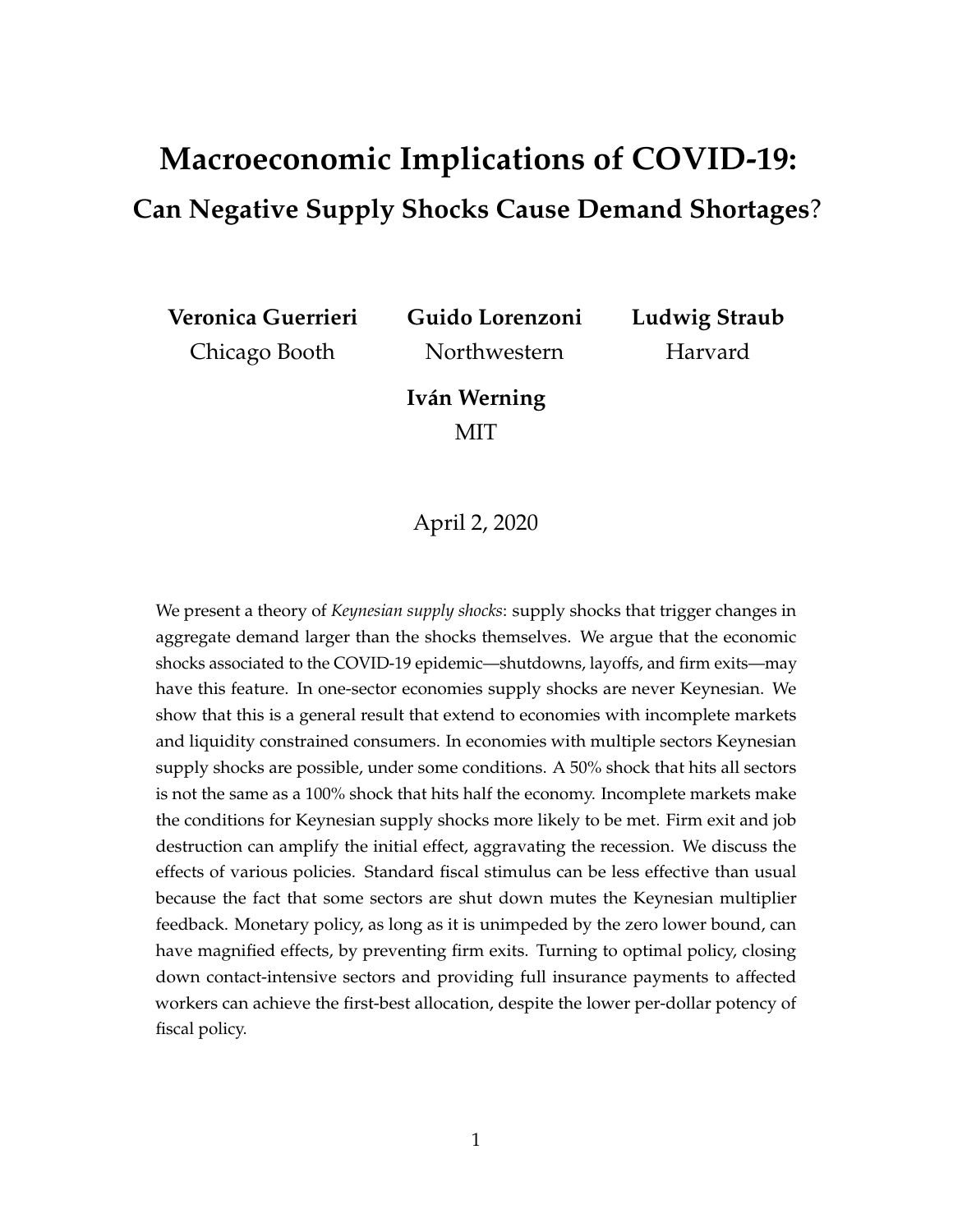## **1 Introduction**

Jean-Baptiste Say is famously misquoted for stating the Law "supply creates its own demand." In this paper, we introduce a concept that might be accurately portrayed as "supply creates its own *excess* demand". Namely, a negative supply shock can trigger a demand shortage that leads to a contraction in output and employment larger than the supply shock itself. We call supply shocks with these properties *Keynesian supply shocks*.

Temporary negative supply shocks, such as those caused by a pandemic, reduce output and employment. As dire as they may be, supply shock recessions are partly an efficient response, since output and employment should certainly fall. However, can a supply shock induce too sharp a fall in output and employment, going beyond the efficient response? Can it lead to a drop in output and employment for sectors that are not directly affected by shutdowns? Relatedly, could this process produce an anemic recovery or is a V-shaped recession assured?

These are the questions we seek to address in this paper. They are also the questions behind recent debates over monetary and fiscal policy responses to the COVID-19 epidemic and the ensuing economic fallout. We also examine the logic behind these class of stabilization measures.

A simple perspective on the effects of COVID-19, casts the issue as one of aggregate supply versus aggregate demand, whether the shock to one side is greater than the other. Some have expressed skepticism that any demand stimulus is warranted in response to what is essentially a supply shock, and argue that the economic response should be purely framed in terms of social insurance. Others have expressed the belief that the pandemic shock can cause output losses larger than efficient. For example, [Gourinchas](#page-35-0) [\(2020\)](#page-35-0) has argued for macro measures aimed at "flattening the recession curve." The debate illustrates that a discussion focused on demand versus supply opens up many possibilities, but leaves many questions unanswered. What forces would induce demand to contract more than supply?

The perspective we offer here is different and based on the notion that supply and demand forces are intertwined: demand is endogenous and affected by the supply shock and other features of the economy. Our analysis uncovers features of the economy that matter and the mechanisms by which forces acting on the supply side end up affecting the demand side as well. The basic intuition is simple: when workers lose their income, due to the shock, they reduce their spending, causing a contraction in demand. However, the question is whether this mechanism is strong enough to cause an overall shortfall in demand.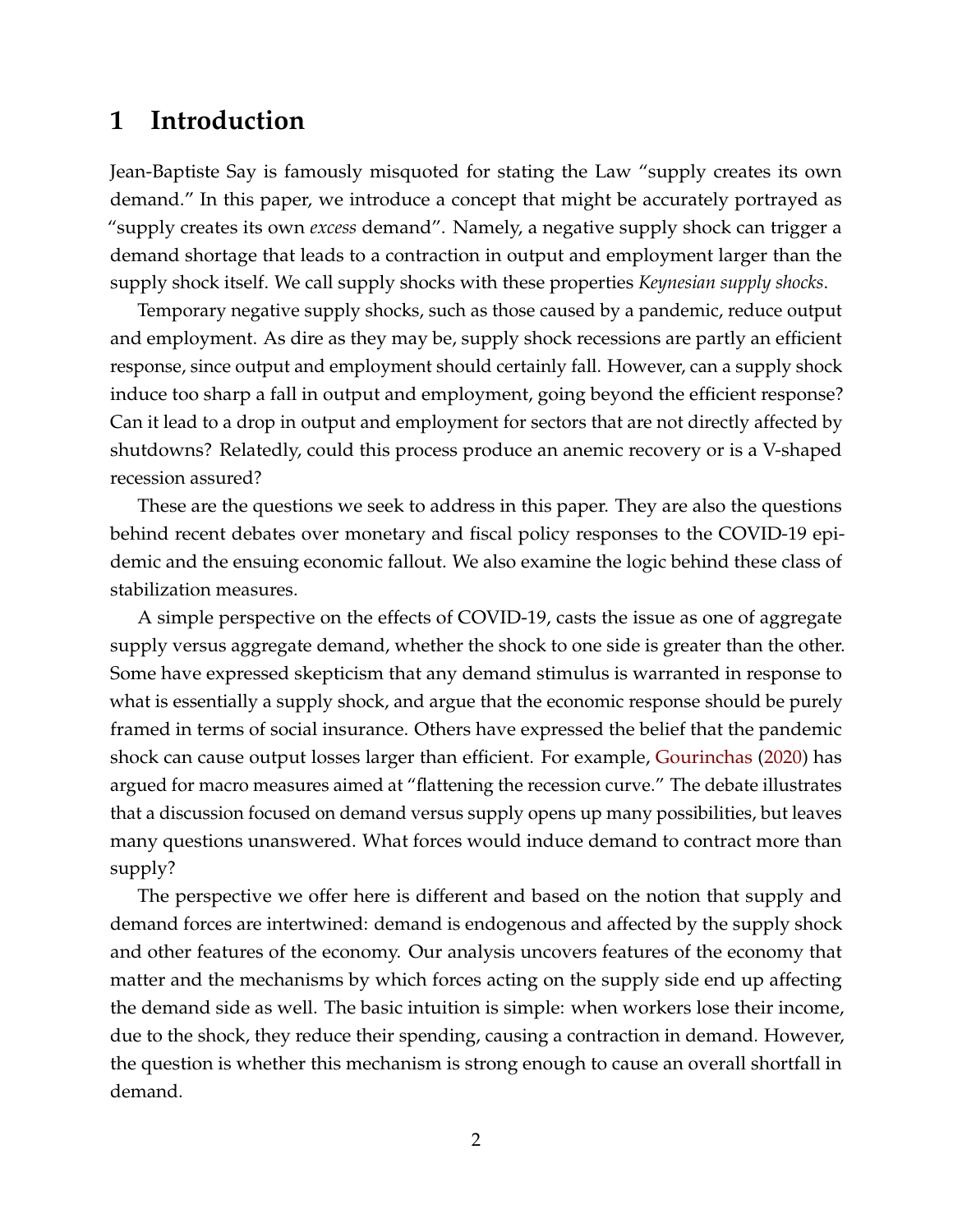<span id="page-2-0"></span>

**Figure 1:** How negative supply shocks can lead to demand shortages — Case with equal inter- and intra-temporal elasticities —

First, we show that in one-sector economies the answer is negative: the drop in supply dominates. The result is well-known in a representative agent economy. Less obviously, we show that it holds true in richer incomplete market models that allow for heterogeneous agents, uninsurable income risk and liquidity constraints, creating differences in marginal propensities to consume (MPC). In these models, a mechanism from income loss to lower demand is present, but although it makes the drop in aggregate demand larger than in the representative agent case, the drop is still smaller than the drop in output due to the supply shock. Intuitively, the MPCs of people losing their income may be large, but is bounded above at one, which implies that their drop in consumption is always a dampened version of their income losses.

We then turn to economies with multiple sectors. When shocks are concentrated in certain sectors, as they are during a shutdown in response to an epidemic, there is greater scope for total spending to contract. The fact that some goods are no longer available makes it less attractive to spend overall. An interpretation is that the shutdown increases the shadow price of the goods in the affected sectors, making total current consumption more expensive and thus discouraging it. On the other hand, the unavailability of some sectors's goods can shift spending towards the other sectors, through a substitution channel. Whether or not full employment is maintained in the sectors not directly affected by the shutodwn depends on the relative strength of these two effects.

We show that a contraction in employment in unaffected sectors is possible in a representative agent setting when the intertemporal elasticity of substitution is sufficiently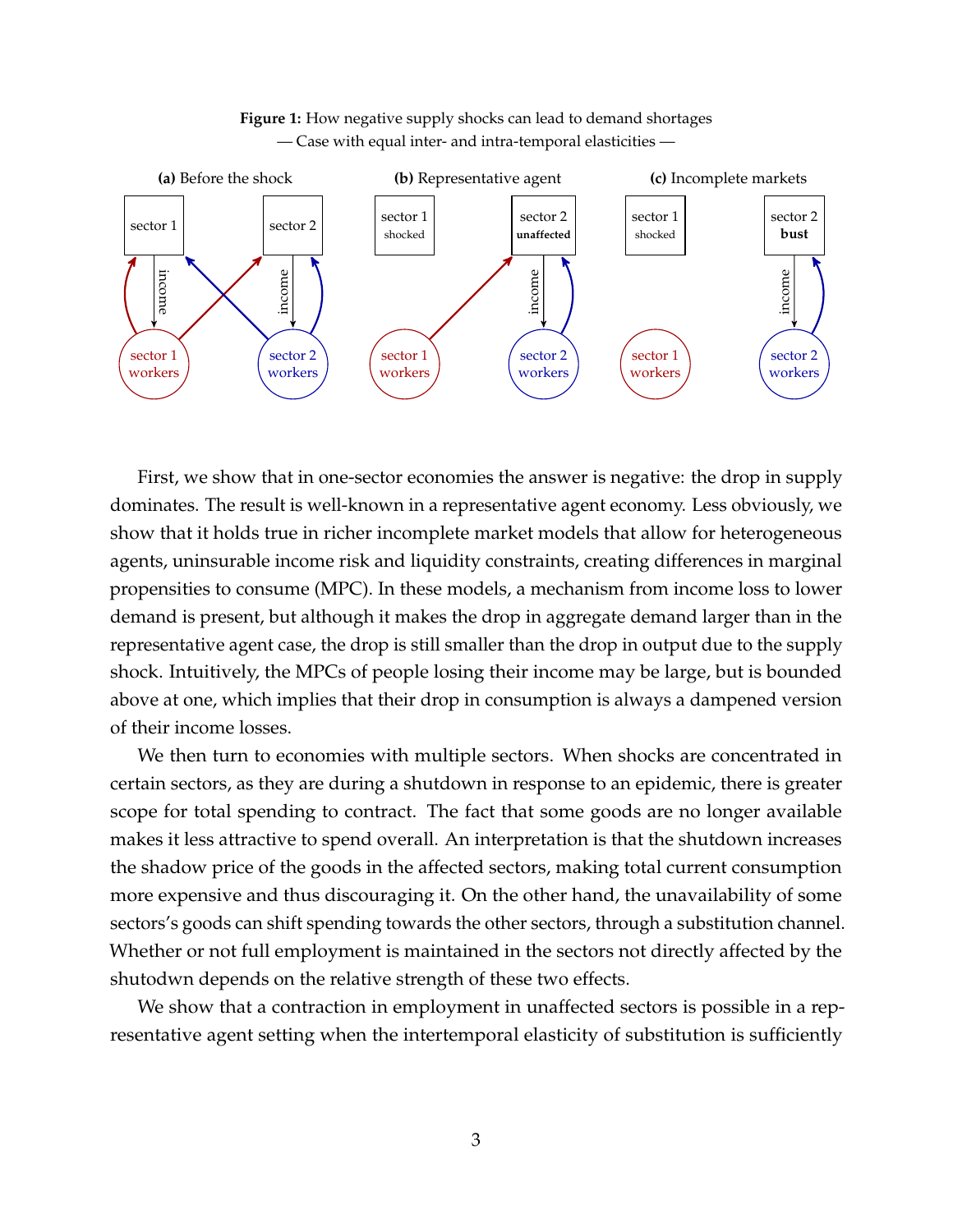high and the elasticity of substitution across sectors is not too large.<sup>[1](#page-0-0)</sup> An alternative intuition is that under these conditions the two goods are Hicks complements, so that lower marginal consumption of goods affected by the shutdown decreases the marginal utility from consuming unaffected goods.

We then turn to incomplete markets and show that the condition for a contraction in employment in unaffected sectors becomes less stringent. Intuitively, if workers in the affected sectors lose their jobs and income, their consumption drops significantly if they are credit constrained and have high MPCs. To make up for this, workers in the unaffected sectors would have to increase their consumption of the remaining goods sufficiently. This requires a higher degree of substitution across sectors. If goods are not too close substitutes, aggregate demand contracts more than supply and employment in the unaffected sectors falls.

Figure [1](#page-2-0) illustrates this logic for two sectors, 1 and 2, where sector 1 gets shocked. In a representative agent setting, agents working in both sectors pool their income and spend it across sectors identically. Here, the difference between inter- and intra-temporal elasticities matters for whether sector 2 is affected by the shock in sector 1. Figure [1\(](#page-2-0)b) shows the knife-edge case where both elasticities are equal and sector 2 is unaffected. Panel (c) then emphasizes that with incomplete markets, even this case causes sector 2 to go into a recession, as sector 1 workers cut back their spending on sector 2. Thus, Figure [1](#page-2-0) illustrates how a supply shock in sector 1 can spill over into a demand shortage in sector 2, that is amplified by incomplete markets.

The fact that aggregate demand causes a recession above and beyond the reduction in supply might lead one to think that fiscal policy interventions are powerful in keeping aggregate demand up. We show that this is a false conclusion. First of all, the marginal propensity to consume may be low. Second, and more surprisingly, the standard Keynesian cross logic behind fiscal multipliers is not operational in the recession, there are no second round effects, so the multiplier for government spending is 1 and that for transfers is less than 1. To see this, note that the highest-MPC agents in the economy are the former employees of the shut down sector. They do not benefit from any government spending. They do benefit from direct transfers, but none of their spending will return to them as income. Thus, the typical Keynesian-cross amplification is broken as the highest-MPC agents in the economy do not benefit from spending by households or the government that was induced by fiscal policy.

We next extend the model to consider the effect of business closings. To do so, we

 $1$ [Rowe](#page-35-1) [\(2020\)](#page-35-1) provides a colorful and careful intuition for this possibility.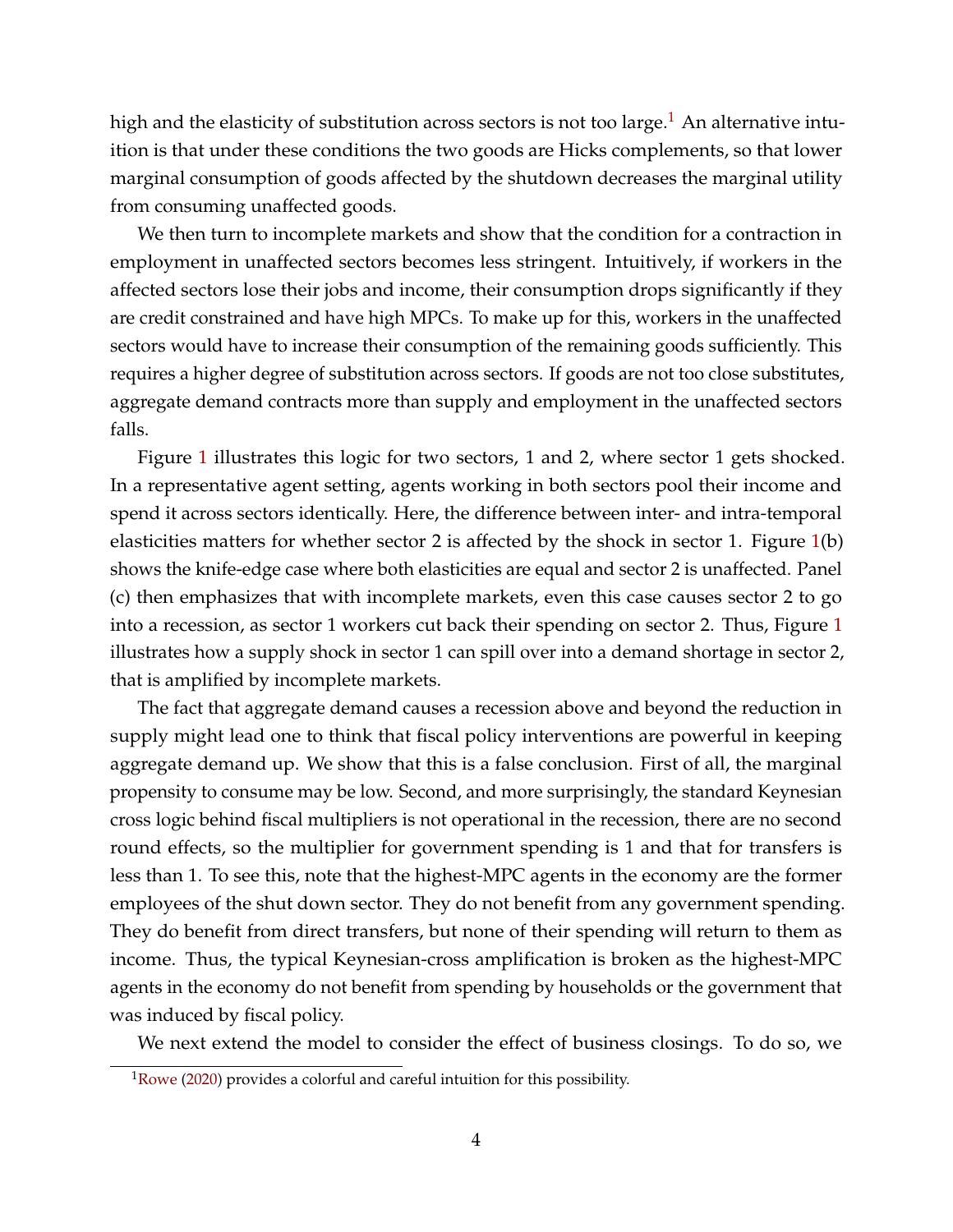introduce a continuum of varieties agents can consume. Each variety is produced by a business that is required to pay a fixed cost to remain open and operational. In this case, we identify a *firm exit multiplier.* As some initial set of businesses is shut down (e.g. restaurants), e.g. due to health concerns, Keynesian forces reduce demand for other businesses (e.g. car dealers) as well. This, however, might mean that some of the other businesses become unable or unwilling to remain open. When they close, however, laying off their workers, a new, endogenous, Keynesian supply shock is born, that amplifies the existing exogenous one, creating a multiplier effect that may be sufficiently strong to shut down most of the economy.

We use this framework with endogenous business operations to discuss the effectiveness of several policies. We find that profit subsidies or employer-side payroll tax cuts are effective in keeping businesses afloat and preventing closures. Crucially, however, we find that these policies only work because they are conditional on remaining open; a lump-sum transfer to businesses would not necessarily prevent closures. When fixed costs stem from debt obligations, we find that monetary policy adopts a new transmission channel in the recession. By lowering debt payments, it can help prevent businesses from closing.

A related model features labor hoarding in the sector hit by a productivity shock. Firms may engage in labor hoarding, holding on to their workers at a loss, or let them go at the given wage, destroying the match and losing on future profits. When the incentives to keep workers is not large enough the analysis replicates our earlier results. However, for low enough interest rates firms put enough weight on future profits relative to current losses and decide to keep and pay their workers. In our model, this results in perfect insurance, possibly solving the demand deficiency at given interest rates. The decision to destroy job-worker matches may have longer run consequences on productivity, making the recovery after the shock more difficult. If firms are liquidity constrained then this distorts their labor hoarding decisions, so policies that mitigate these liquidity problems or improve firm balance sheets, while providing an incentive to keep workers, may improve the outcome.

Finally, we study the jointly optimal health and macroeconomic policy caused by a pandemic. We nest our previous model in a setting where we can model the health concerns more explicitly, private and social, and think about optimal policy, both of the Pigouvian nature and the macro stabilization. We show that the first best policy in our model involves closing down contact-intensive sectors and insurance payments to affected workers.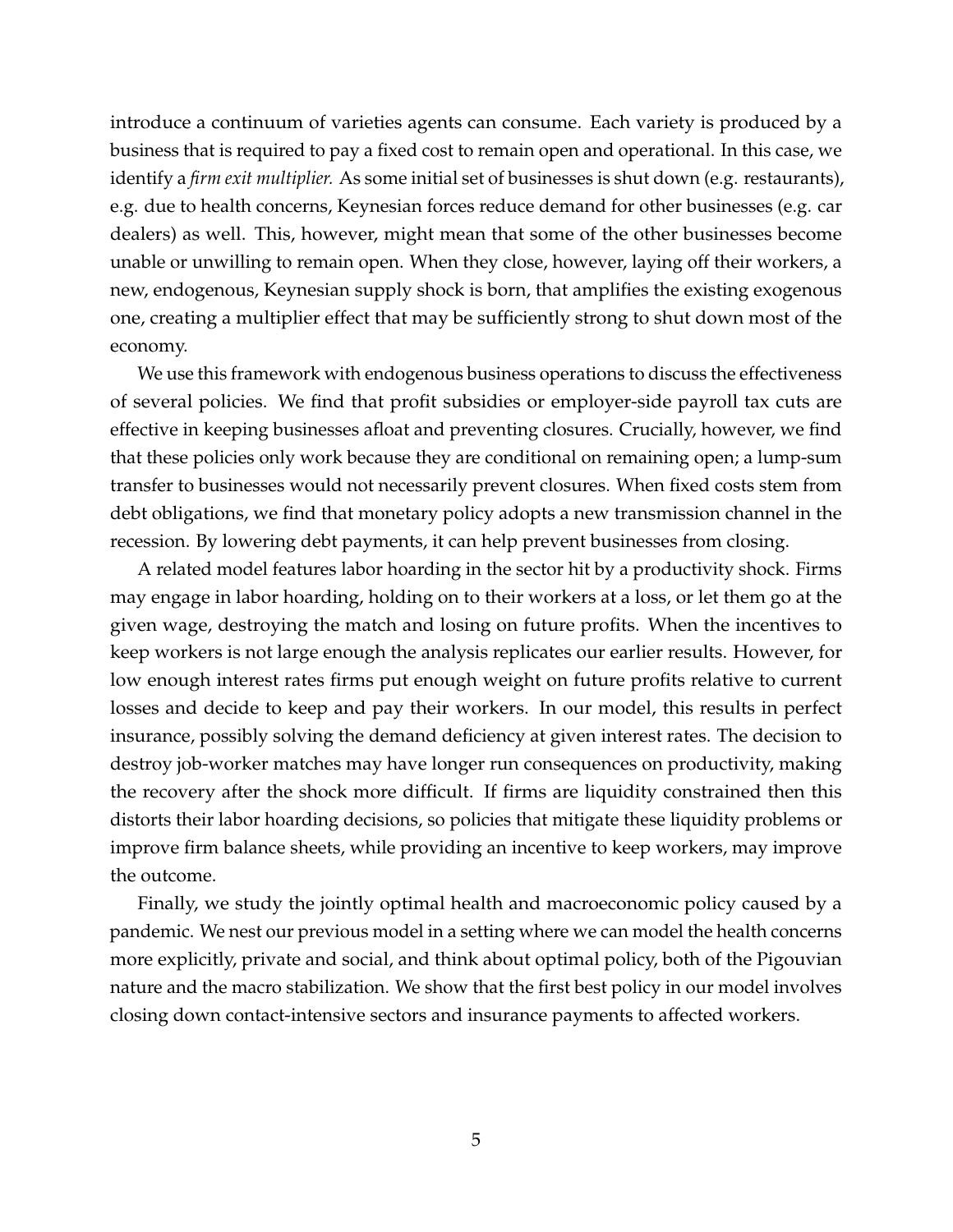#### **Literature Motivated by Pandemic**

A large set of papers has emerged and is still expanding on macroeconomic issues surrounding the COVID-19 pandemic. There are a number of policy proposals, with a large number of them collected in [Baldwin and Weder di Mauro](#page-34-0) [\(2020\)](#page-34-0).

[Fornaro and Wolf](#page-34-1) [\(2020\)](#page-34-1) consider a standard New Keynesian representative-agent economy and study a pandemic as a negative shock to the growth rate in productivity. They also consider endogenous technological change and stagnation traps. In contrast, we focus on temporary shocks to supply due to shutdowns.

[Faria e Castro](#page-34-2) [\(2020\)](#page-34-2) builds on studies different forms of fiscal policy in a calibrated DSGE New Keynesian model. The model builds on [Faria e Castro](#page-34-3) [\(2018\)](#page-34-3) and features incomplete markets in the form of borrowers and savers with financial frictions. The pandemic is modeled as a large negative shock to the utility of consumption. Our paper instead focuses on a supply shock, motivated by the shutdowns, and studies the induced effects on demand.

A growing number of recent papers, motivated by the recent COVID-19 pandemic, make contact with epidemiological SIR or SIER models of contagion, merging them into an economic setting.<sup>[2](#page-0-0)</sup> [Atkeson](#page-34-4) [\(2020\)](#page-34-4) provides a useful overview of the epidemiological models and their implications in the current COVID-19 pandemic. [Berger, Herkenhoff and](#page-34-5) [Mongey](#page-34-5) [\(2020\)](#page-34-5) present an extended model with immunity and random testing. [Eichen](#page-34-6)[baum, Rebelo and Trabandt](#page-34-6) [\(2020\)](#page-34-6) consider a real one-sector dynamic model analysis and studies the effect of the pandemic taking into account optimal rational responses by private agents. They then consider optimal Pigouvian policy to internalize the externalities. [Alvarez et al.](#page-33-0) [\(2020\)](#page-33-0) study the optimal dynamic shutdown policy within a canonical SIR model. None of these papers focus on demand shortages or feature multiple sectors.

[Jorda et al.](#page-35-2) [\(2020\)](#page-35-2) provide some time-series evidence from historical pandemics on the impact on rates of return. The pandemics they study are persistent, with large numbers casualties.They find evidence that pandemics reduce the real rate of interest. It is not clear if this is comparable to the events we focus on, since we do not focus on the longer-term effects of death, but instead on the shorter-term effects of shutdowns that respond to the pandemic.

<sup>&</sup>lt;sup>2</sup>Of course, a larger prior literature in history, health and development economics studied pandemics, and just to name a few recent examples, [Philipson](#page-35-3) [\(1999\)](#page-35-3), [Greenwood et al.](#page-35-4) [\(2019\)](#page-35-4) and [Fogli and Veldkamp](#page-34-7) [\(2020\)](#page-34-7).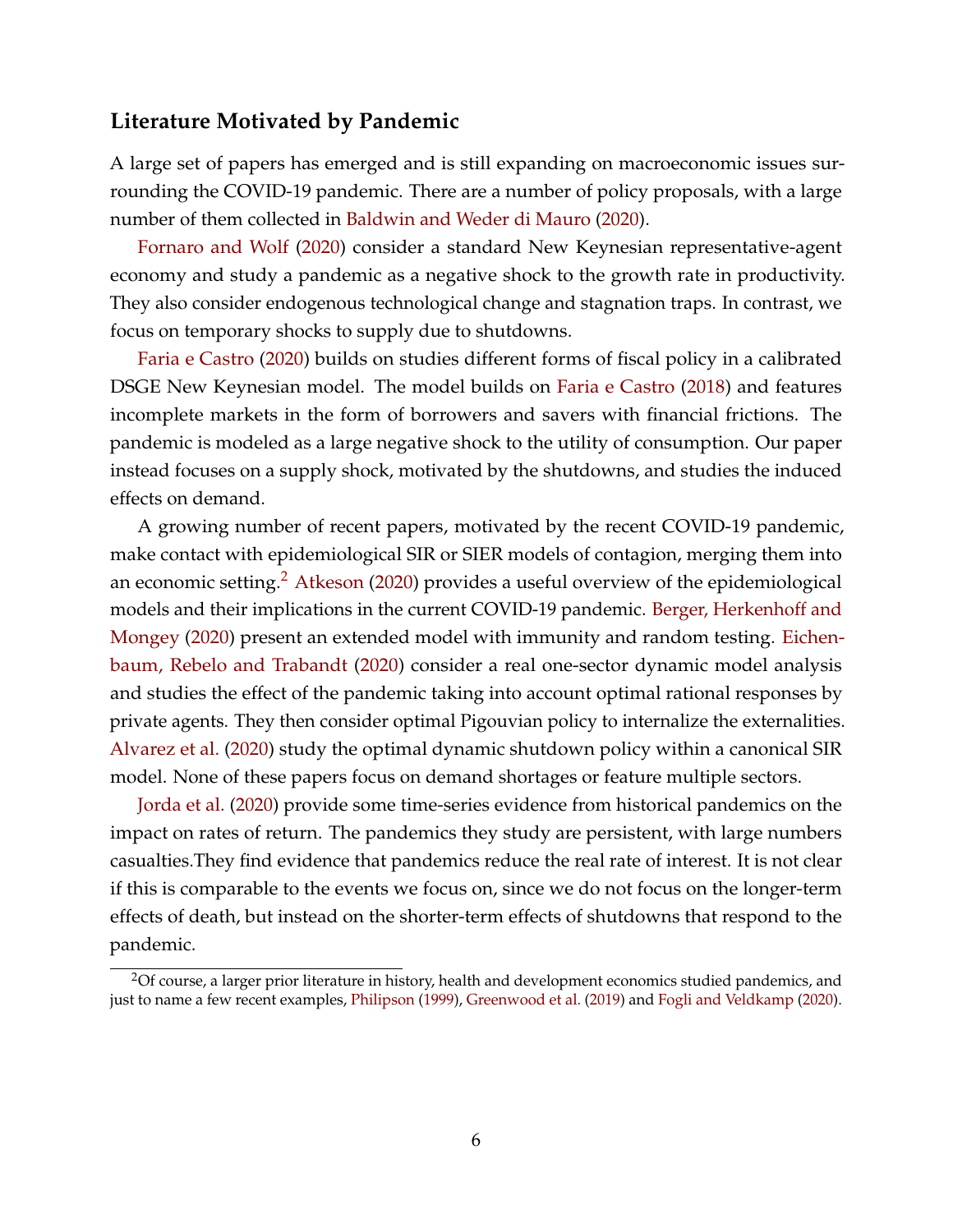# <span id="page-6-1"></span>**2 Single Sector: Standard Supply Shocks Even with Incomplete Markets**

We being by studying the effects of a supply shock in a one-sector model. We find that supply shocks have standard features here: they never cause demand effects strong enough to dominate the effects on the supply side. This applies even in economies with heterogenous agents and incomplete markets.

The framework we use for this section, and that we expand on in later sections, is a standard infinite horizon model with a single good. The model is populated by a unit mass of agents whose preferences are represented by the utility function

<span id="page-6-0"></span>
$$
\sum_{t=0}^{\infty} \beta^t U\left(c_t\right),\tag{1}
$$

where  $c_t$  is consumption and  $U(c) = c^{1-\sigma}/(1-\sigma)$  is a standard CES utility function with intertemporal elasticity (EIS)  $\sigma^{-1}.$  Each agent is endowed with  $\overline{n}>0$  units of labor which are supplied inelastically. Competitive firms produce the final good from labor using the linear technology

$$
Y_t=N_t.
$$

The supply shock we introduce in the economy is inspired by the recent COVID-19 epidemic: a random fraction  $\phi > 0$  of agents is unable to go to work in period  $t = 0$ . This captures the idea that the epidemic is making it unsafe for some agents to work, e.g. because their job requires close interaction with the public, so these agents stay home, either by choice or due to government containment policies.<sup>[3](#page-0-0)</sup> Thus these agents can no longer supply their labor endowments in the first period. Starting in  $t = 1$ , we assume that all agents can again supply their full labor endowments of *n*.

We analyze the effects of this supply shock separately for two versions of the model; first with complete markets, that is, with a representative agent; then with incomplete markets. In both cases, we look for two indicators—the response in the (natural) interest rate and the response of output if the real interest rate does not (or cannot) adjust in line with the natural rate. These indicators reveal whether the supply shock has standard effects or Keynesian effects. In the first case, the natural interest rate increases, and aggregate demand falls less than aggregate supply at a fixed real interest rate. In the second, the

<sup>&</sup>lt;sup>3</sup>For now we take this as given. Section [6](#page-29-0) studies an extension of the model with contagion, including both private and public (externalities) motives. We find that it can be optimal to shut down parts of the economy.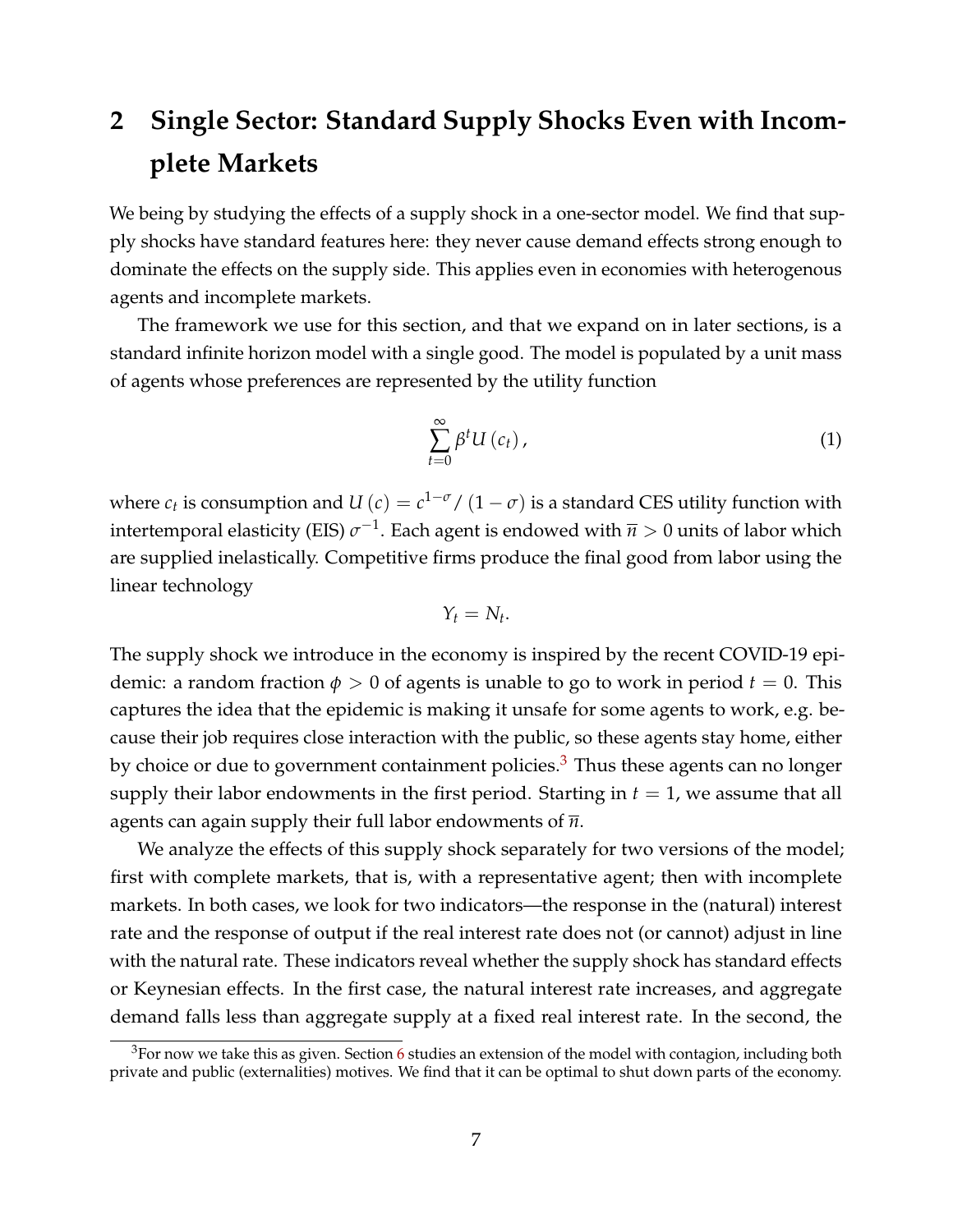natural interest rate falls, and aggregate demand falls more than aggregate supply at a fixed real rate.

#### **2.1 Complete Markets**

Consider first the case of complete markets and thus a representative agent. Although the argument here is well known, it is useful to review it to set the stage for the rest of the analysis. Since markets are complete, we can view the supply shock as reducing the representative agent's labor supply from  $\overline{n}$  to  $(1 - \phi)\overline{n}$  in period  $t = 0$ .

What happens to the natural interest rate? Consider the flexible price version of this economy in which labor is always fully employed. The effect of the labor supply shock is mechanical: consumption falls at  $t = 0$  before returning to its previous level. Thus, at date  $t = 0$ , the real interest rate rises to

$$
1 + r_0 = \frac{1}{\beta} \frac{U'((1-\phi)\overline{n})}{U'(\overline{n})} > \frac{1}{\beta}
$$

above its previous steady state level of 1/*β*.

The fact that the natural interest rate increases in this economy is a sign that there is no shortage of demand, in fact the opposite. To corroborate this logic, we introduce nominal rigidities. A convenient and tractable way to do so is to assume that nominal wages *W<sup>t</sup>* are downwardly rigid. In that case, if labor demand falls below the labor endowment, wages are unchanged. This means that this economy can in principle display unemployment. We continue to assume that firms are perfectly competitive, so nominal prices are equal to nominal wages,  $P_t = W_t$ , and the real wage is  $w_t = 1$ .

In this economy, demand falls less than supply. To see why, let us do the following experiment. Assume that the central bank ensures full employment at all future dates so  $c_t = \overline{n}$  for  $t = 1, 2, ...$  Assume also that at  $t = 0$  the central bank tries to keep the real interest rate at its steady state level  $1/\beta - 1$ . Consumption is then purely determined by the forward looking condition

$$
U'(c_0)=\beta\frac{1}{\beta}U'\left(\overline{n}\right),\,
$$

which yields  $c_0 = \overline{n}$ . This means that aggregate demand is completely unaffected, while aggregate supply falls to  $(1 - \phi)\overline{n}.^4$  $(1 - \phi)\overline{n}.^4$  We summarize the results with complete markets.

<sup>&</sup>lt;sup>4</sup>This cannot be an equilibrium, so the real rate will have to raise to its natural rate. For our purposes here, we do not need to specify the mechanism by which equilibrium is restored. A way of thinking about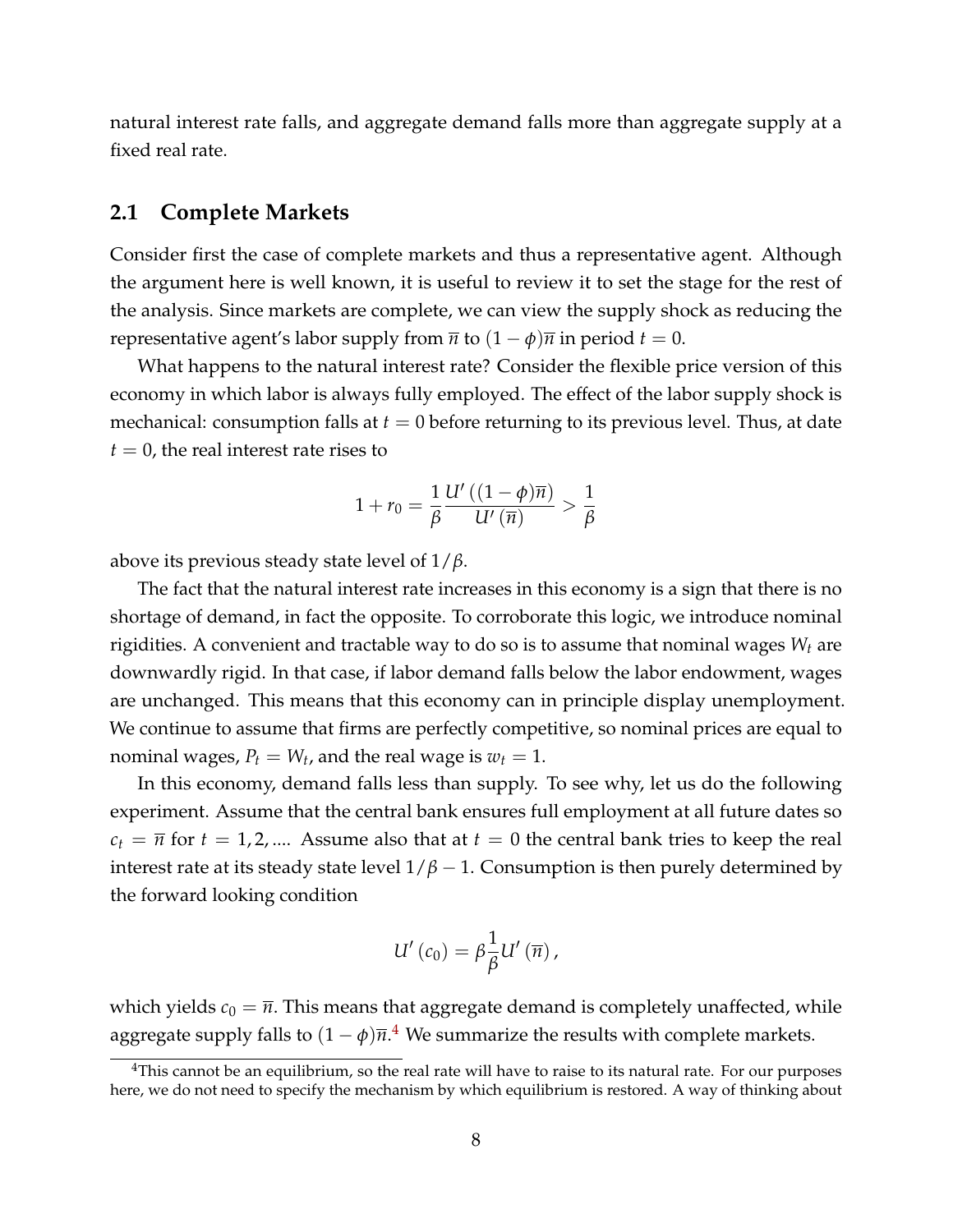<span id="page-8-0"></span>**Proposition 1.** *Consider the single-sector model with complete markets. The negative supply shock causes an increase in the natural interest rate. If the real rate does not adjust, there is excess demand in the labor market.*

An alternative interpretation of Proposition [1](#page-8-0) is that of a positive news shock. At  $t = 0$ , the representative agent learns that labor endowments will increase over time, from  $(1 - \phi)\overline{n}$  to  $\overline{n}$  per period. This intuitively explains why labor demand exceeds supply at  $t = 0$  unless the real interest rate adjusts.

#### **2.2 Incomplete Markets**

Next we move to an economy with incomplete markets. The effects of the supply shock are less obvious here. After all, the agents hit by the shock lose their earnings and, in the presence of market incompleteness, might severely cut back their spending. We will start with a relatively simple setting with incomplete markets, but the results apply to more general setups.

For this economy, we label agents by  $i \in [0,1]$ . Each agent *i* maximizes utility [\(1\)](#page-6-0) subject to the budget constraint

$$
c_{it} + a_{it} \le w_t n_{it} + (1 + r_{t-1}) a_{it-1}
$$

Here, we assume agents have access to real, zero-net-supply, one-period bonds, paying real interest rate  $r_t$ . For the mass  $1 - \phi$  of non-shocked agents, labor supply  $n_{it}$  equals  $\overline{n}$ . For the mass  $\phi$  of shocked people,  $n_{it} = 0$ . We assume that market incompleteness takes the form of a borrowing constraint,

<span id="page-8-1"></span>
$$
a_{it} \ge 0 \tag{2}
$$

which is imposed on a fraction  $\mu \in [0,1]$  of agents. Henceforth, we refer to such agents as "constrained" agents. There is the same fraction  $\mu$  of constrained agents in both sectors. The limit case  $\mu = 0$  yields the same outcome as the representative agent complete-markets case; the limit case  $\mu = 1$  corresponds to the case in which [\(2\)](#page-8-1) is imposed for all agents. The economy starts in the symmetric steady state, in which *ai*,−<sup>1</sup> = 0 for all agents *i*.

Once again, we begin by characterizing the flexible price equilibrium and deriving the response of the natural interest rate. Constrained agents hit by the shock see their income drop to zero and, due to [\(2\)](#page-8-1), their consumption falls to zero as well, *cit* = 0. All other agents

adjustment is to think that "off equilibrium" the excess demand of labor causes nominal wages to increase and the central bank responds to observed inflation by raising rates.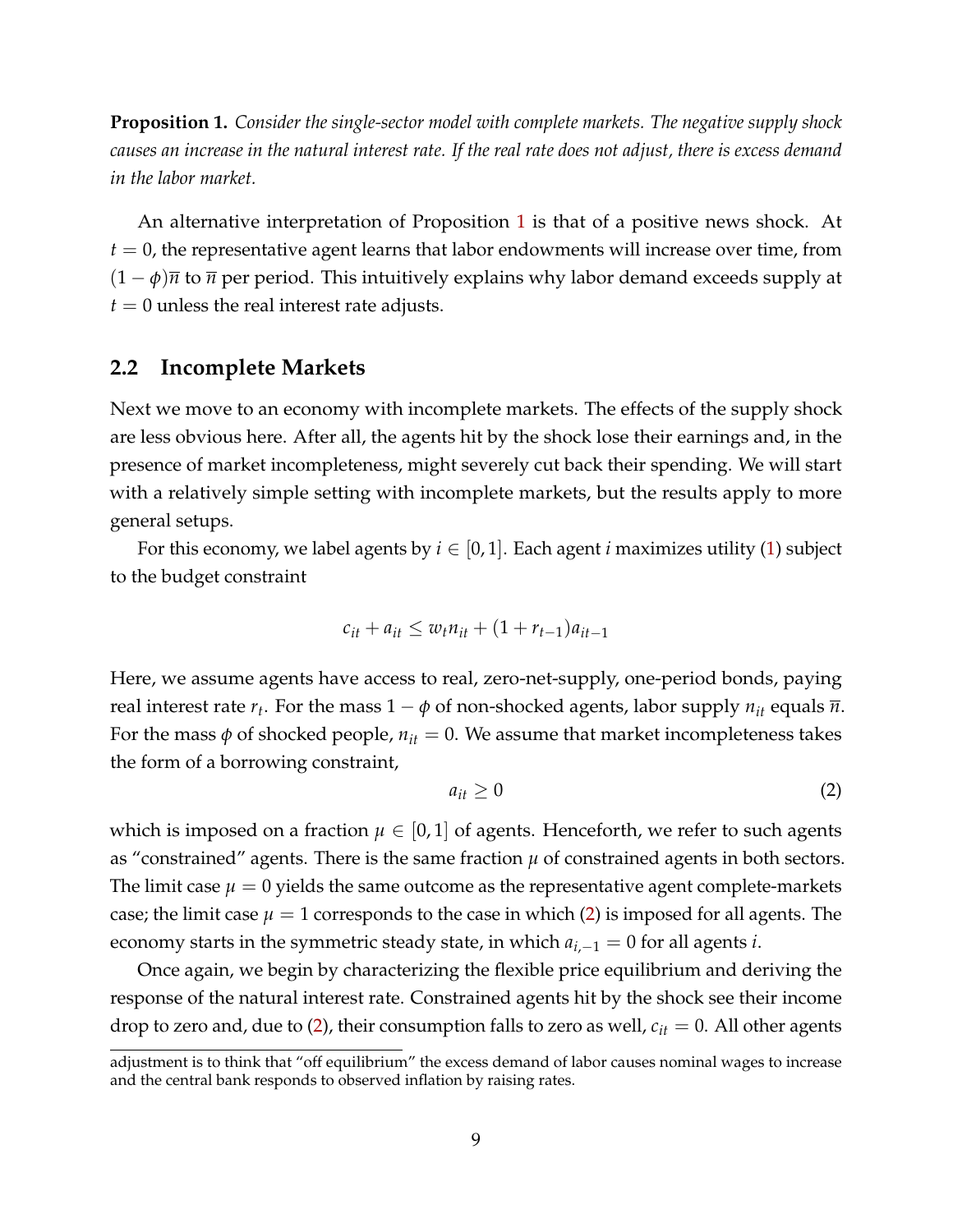are on their Euler equation, that is,

$$
U'(c_{i0}) = \beta (1 + r_0) U'(c_{i1}).
$$

Due to homothetic preferences, their total consumption, which we denote by **c***<sup>t</sup>* , also satisfies the Euler equation,

<span id="page-9-2"></span>
$$
U'(\mathbf{c}_0) = \beta (1 + r_0) U'(\mathbf{c}_1).
$$
 (3)

Moreover, the goods market clearing condition has to hold in each period, implying that in all periods  $t > 0$ ,

<span id="page-9-0"></span>
$$
\mathbf{c}_t + \mu \phi \overline{n} = \overline{n} \tag{4}
$$

and at date  $t = 0$ ,

<span id="page-9-1"></span>
$$
\mathbf{c}_0 = (1 - \phi)\overline{n}.\tag{5}
$$

To understand condition [\(4\)](#page-9-0), note that *µφn* is the steady-state spending of constrained agents that were shocked at date 0. As their consumption falls to zero at date 0, it is missing in [\(5\)](#page-9-1). Substituting [\(4\)](#page-9-0) and [\(5\)](#page-9-1) into the Euler equation [\(3\)](#page-9-2), we arrive at the expression for the natural interest rate,

$$
1 + r_0^* = \frac{1}{\beta} \frac{U'((1 - \phi)\overline{n})}{U'((1 - \mu\phi)\overline{n})} \ge \frac{1}{\beta}.
$$
 (6)

Once more, the natural interest rate increases in response to the shock, as  $(1 - \phi)\overline{n} \leq$  $(1 - \mu \phi) \overline{n}$ . The logic is similar to the one above. All agents on their Euler equation would like to smooth their consumption over time. Yet, that would lead to demand  $c_0$  that exceeds labor supply  $(1 - \phi)\overline{n}$ . Thus, the natural rate increases. What is new in the incomplete markets model is that not all agents are on their Euler equation and thus are able to smooth consumption. This reduces the necessity of interest rates to rise. In fact, in the special case where all agents are subject to the borrowing constraint  $(2)$ ,  $\mu = 1$ , the interest rate remains unchanged.

Now turn to the economy with rigid nominal wages, in which the central bank again attempts to implement a fixed interest rate  $1 + r_0 = 1/\beta$ . By [\(3\)](#page-9-2) and [\(5\)](#page-9-1), this implies that agents on their Euler equation demand

$$
\mathbf{c}_0 = (1 - \mu \phi) \overline{n}
$$

exceeding the supply of labor  $(1 - \phi)\overline{n}$ . In particular, each non-shocked agent would have to supply  $n_0 = \frac{1-\mu\phi}{1-\phi}$ 1−*φ n* ≥ *n* units of labor. Again, the supply shock leads to a boom in labor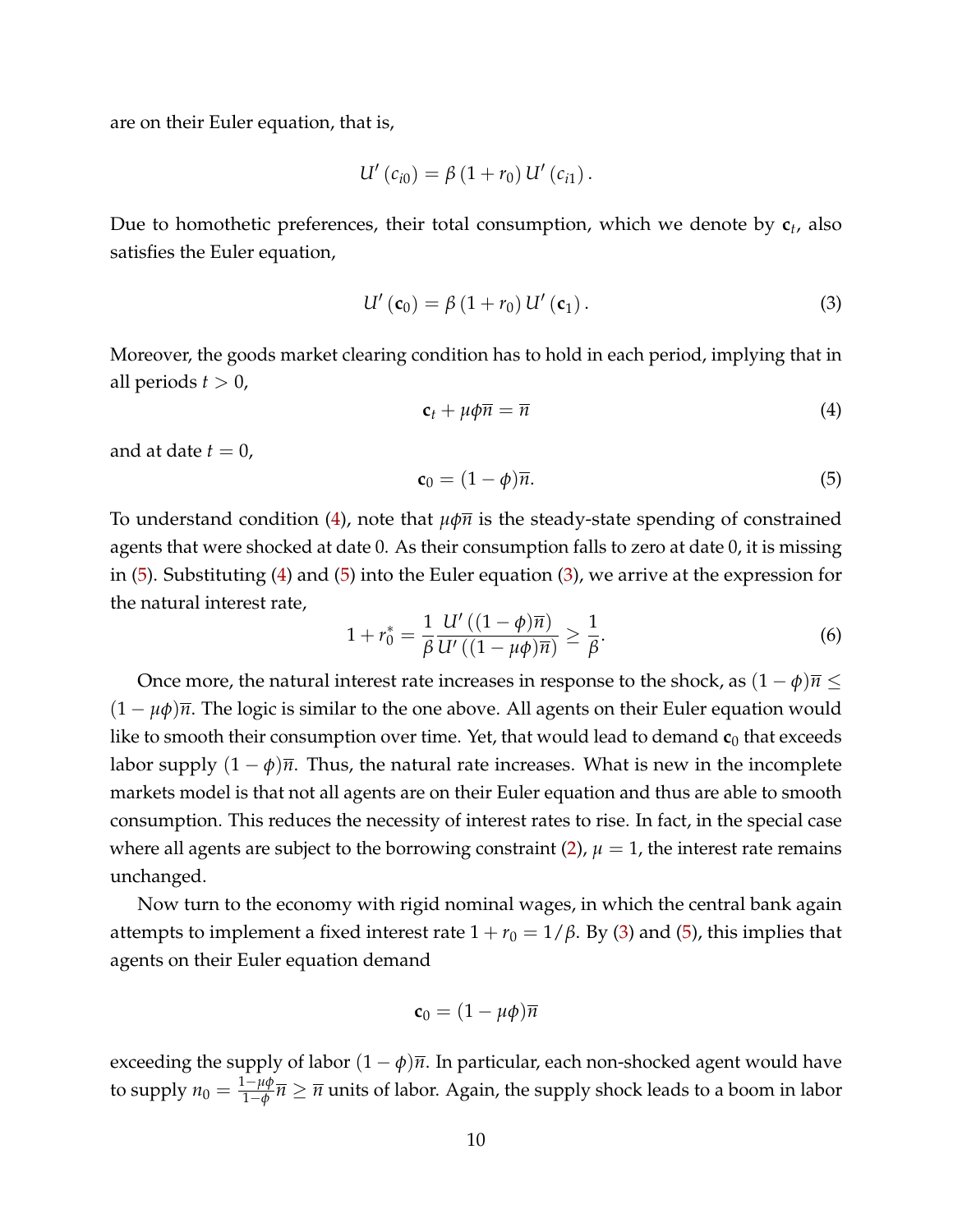demand for each non-shocked worker, unless  $\mu \to 1$ .

The case of  $\mu \to 1$  turns out to be an instructive extreme case. With  $\mu \to 1$ , each shocked agent that loses the income  $\overline{n}$  cuts back spending by exactly  $\overline{n}$ , that is, the agents responds with a marginal propensity to consume (MPC) of 1. Thus, taken together, the shock removes *φn* units of labor supply and *φn* units of labor demand. On net, therefore, labor market clearing still holds without any other agent changing their behavior, and without interest rates moving.

This intuition turns out to greatly transcend the specific model written here. In fact, it applies to much richer incomplete-markets models, possibly with uninsurable idiosyncratic shocks, as long as they still have a single final good. The result being that in *none* of these models can the natural interest rate fall in response to the supply shock. To see this, note that the "best case scenario" for a falling interest rate is one in which all shocked agents cut back their spending 1-for-1 with the income shock they suffered. Yet, in that scenario, the supply shock reduces demand by exactly as much as it reduces supply. Thus, the interest rate does not move. Since this was the "best case scenario", it follows, that when shocked agents do not respond 1-for-1 to their income shocks, the natural rate always increases.

We summarize the insights from the incomplete markets model.

**Proposition 2.** *Consider the single-sector model with incomplete markets. The negative supply shock causes an increase in the natural interest rate. When real rates do not or cannot adjust, this translates into excess demand (a boom) in the labor market. In the corner case in which shocked agents cut their spending one for one with their income (* $\mu \rightarrow 1$ *), the natural interest rate remains constant.*

## <span id="page-10-0"></span>**3 Multiple Sectors: Keynesian Supply Shocks**

We now enrich the model to include more than one sector. For some of the supply shock examples we would like our model to apply to, this is very natural. For example, the spread of the COVID-19 pandemic and the associated containment policies have clearly had asymmetric effects on different sectors. Particularly affected have been service sectors that require personal contact between consumers and workers.

This section will thus work with two sectors, 1 and 2. Later on, we will allow for a continuum of sectors. We assume that a fraction  $\phi$  of agents works in sector 1, and a fraction 1 − *φ* of agents works in sector 2. As before, agents inelastically supply labor *n* to their respective sector in the flexible price equilibrium; they may supply less than  $\bar{n}$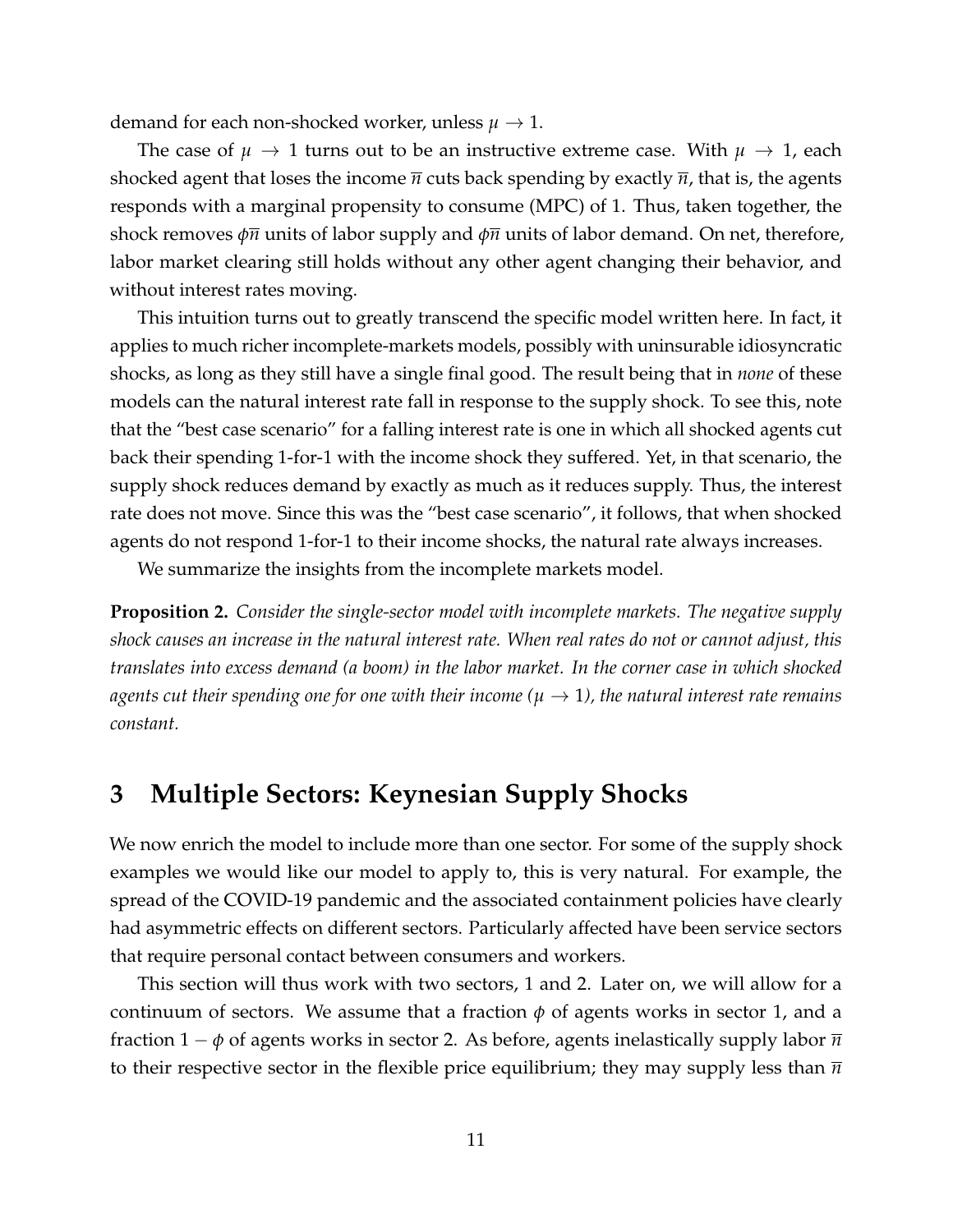in the equilibrium with wage rigidities. For now, we assume that workers are perfectly specialized in their sector.

The supply shock in this section will be one that prevents sector 1 agents from working. In terms of the COVID-19 example, consumption and production in sector 1 may require consumers and producers to meet in person. Consumption and production in sector 2, however, can take place without any personal contact. Containment measures may then be aimed at limiting contagion by preventing sector 1 agents from working.<sup>[5](#page-0-0)</sup>

The technology to produce both goods is linear

<span id="page-11-0"></span>
$$
Y_{jt} = N_{jt},\tag{7}
$$

for *j* = 1, 2. Competitive firms in sector *j* hire workers at the sector-specific wage *Wjt* and sell good *j* at price *Pjt*. Prices *Pjt* are flexible and, given the technology above, the price of good *j* will be  $P_{it} = W_{it}$ .

Consumer preferences are now represented by the utility function

<span id="page-11-1"></span>
$$
\sum_{t=0}^{\infty} \beta^t U\left(c_{1t}, c_{2t}\right),\tag{8}
$$

where

$$
U(c_{1t},c_{2t})=\frac{1}{1-\sigma}\left(\phi^{\rho}c_{1t}^{1-\rho}+(1-\phi)^{\rho}c_{2t}^{1-\rho}\right)^{\frac{1-\sigma}{1-\rho}},
$$

so the utility function features constant elasticity  $1/\rho$  between the two goods and constant intertemporal elasticity of substitution  $1/\sigma$ . To ensure that the model is well behaved under our supply shock, which prevents sector 1 agents from working, we assume for now that *ρ* < 1. We will discuss later how relaxing CES preferences may be useful in a context in which consumption of a set of goods goes to zero.

Next, we characterize the response of this multi-sector economy analogously to how we studied the single-sector model in the previous section, beginning with the complete markets case.

 $5$ We study the optimal containment policy in Section [6.](#page-29-0)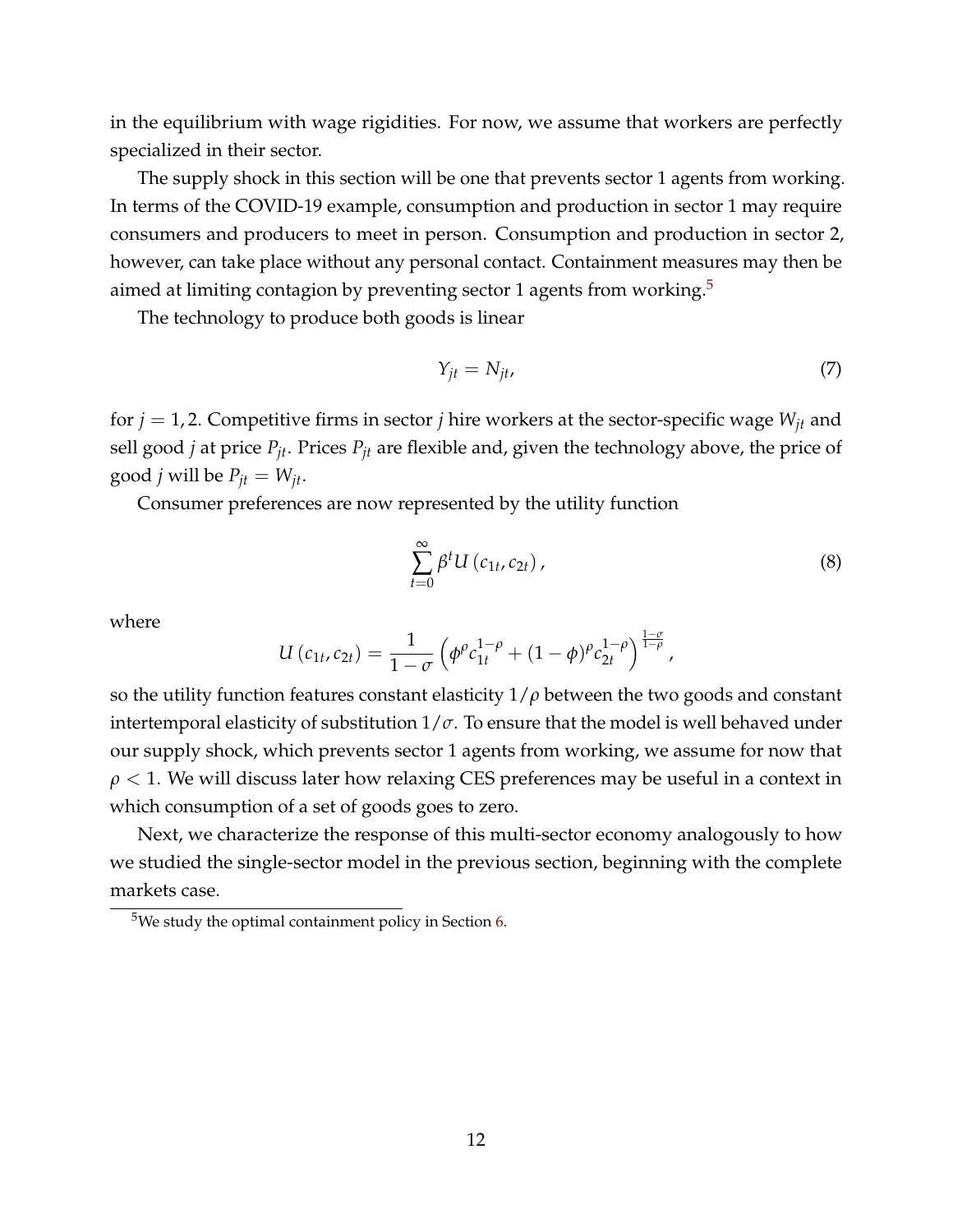#### **3.1 Complete Markets**

Consider first the economy in steady state, before the shock hits, assuming all prices adjust flexibly so the economy reaches full employment. The equilibrium allocation is

$$
c_1^* = Y_1^* = \phi \overline{n}
$$
,  $c_2^* = Y_2^* = (1 - \phi)\overline{n}$ .

By symmetry, the relative price of good 1 in terms of good 2 is

$$
p^* = 1. \tag{9}
$$

The real interest rate is  $1/\beta$  as in the one good economy, since consumption is constant in steady state. For reasons that will be clear shortly, it is useful to focus on the real interest rate in terms of good 2, defined as

$$
1 + r_t \equiv (1 + i_t) \frac{P_{2t}}{P_{2t+1}}
$$

where  $i_t$  denotes the nominal interest rate. The real interest rate  $1 + r_t$  enters the Euler equation for good 2,

<span id="page-12-0"></span>
$$
U_{c_2}(c_{1t}, c_{2t}) = \beta(1+r_t)U_{c_2}(c_{1t+1}, c_{2t+1}),
$$
\n(10)

where  $U_{c_j}$  denotes the partial derivative of  $U$  with respect to  $c_{jt}$ .

At date  $t = 0$ , when the supply shock hits, production in sector 1 shuts down, so

$$
c_{10} = Y_{10} = n_{10} = 0.
$$

Of course, there can no longer be full employment in sector 1. That is the inevitable effect of the shock. So we ask what happens in sector 2. As before, the shock is temporary and the economy goes back to steady state at  $t = 1$ . And, as before, we look first at what happens to the real interest rate to maintain full employment of the workers in sector 2; then we look at what happens to aggregate demand if the central bank keeps the real rate unchanged.

Using the representative agent's Euler equation [\(10\)](#page-12-0), the natural rate after the shock is

<span id="page-12-1"></span>
$$
1 + r_0 = \frac{1}{\beta} \frac{U_{c_2} (0, c_2^*)}{U_{c_2} (c_1^*, c_2^*)}.
$$
\n(11)

The natural interest rate falls due to the epidemic shock if the ratio of marginal utilities on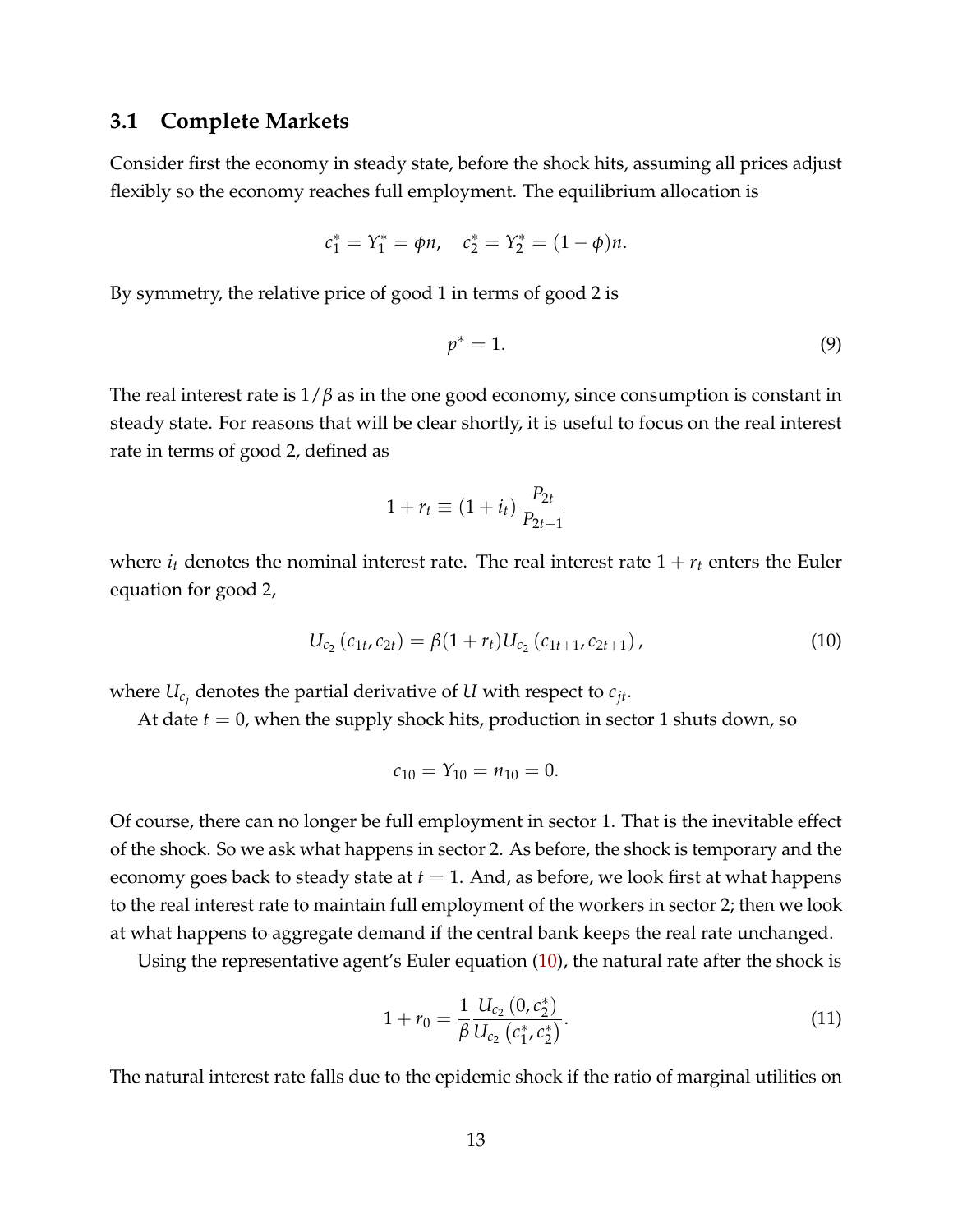

<span id="page-13-1"></span>**Figure 2:** When are supply shocks Keynesian with a representative agent?

*Note.* We can extend the validity of [\(12\)](#page-13-0) to the case  $1/\rho < 1$  by replacing 0 in [\(11\)](#page-12-1) with  $c_1$  and letting  $c_1 \to 0$ .

the right-hand side is smaller than 1, or, using the functional forms introduced above, if

$$
(1-\phi)^{\frac{\rho-\sigma}{1-\rho}}<1.
$$

An immediate consequence of this inequality is the following.

<span id="page-13-2"></span>**Proposition 3.** *In the multi-sector model with complete markets, the negative supply shock translates into a reduced natural interest rate if and only if*

<span id="page-13-0"></span>
$$
\frac{1}{\rho} < \frac{1}{\sigma}.\tag{12}
$$

The interpretation of this result is straightforward. If the inequality [\(12\)](#page-13-0) is satisfied the two goods are complements, so a drop in the production of good 1 increases the marginal utility of good 2, acting like a negative demand shock for good 2. To incentivize consumers to keep consuming enough of good 2 to keep employment at  $\overline{n}$ , we need a drop in the interest rate. We graphically illustrate the condition in Figure [2.](#page-13-1)

Before further discussing the plausibility of [\(12\)](#page-13-0), we look at the effects of the shock on aggregate demand, assuming downwardly rigid nominal wages as before. A simple corollary of the proposition above is that if [\(12\)](#page-13-0) is satisfied and the central bank keeps the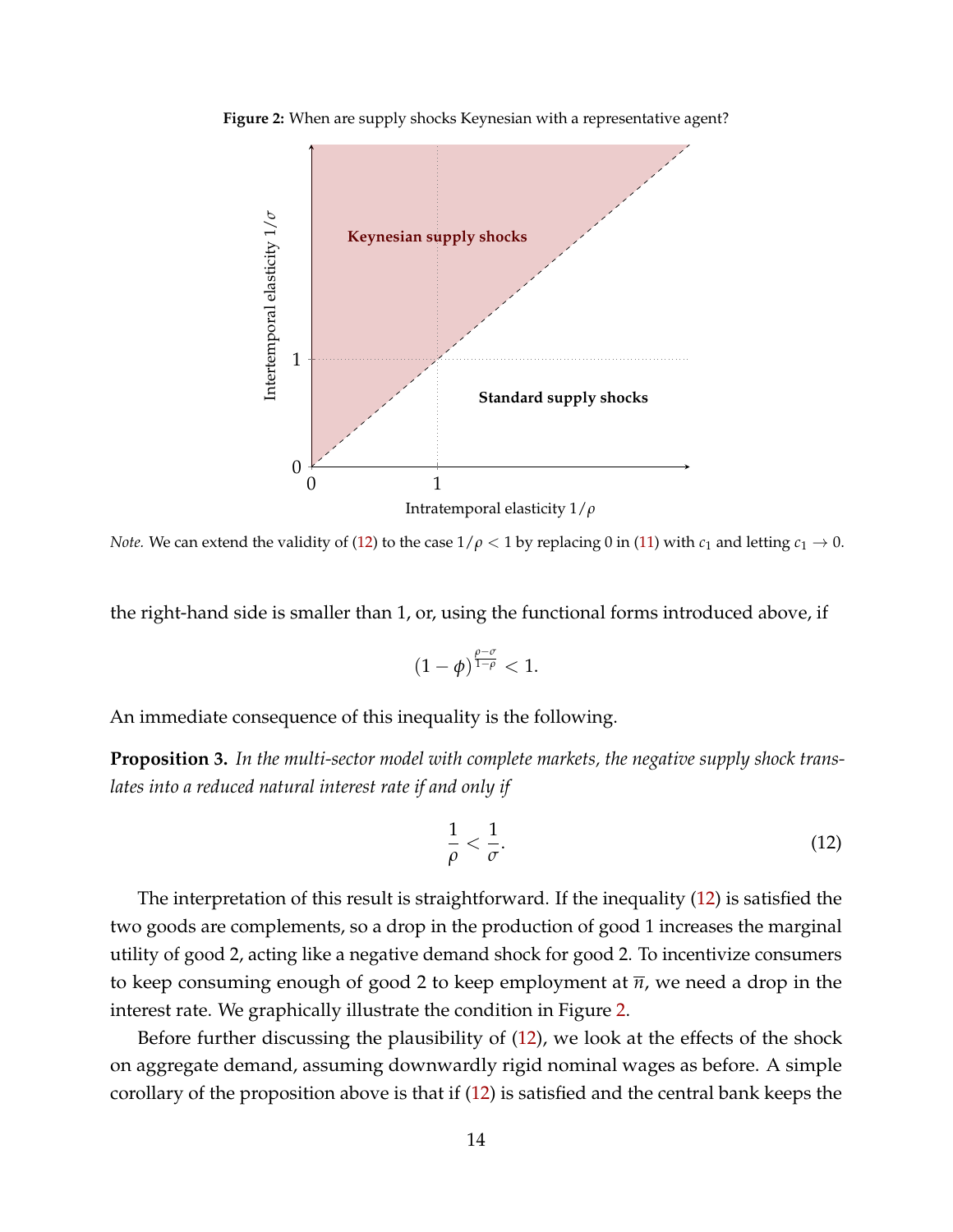real interest rate at its steady state value  $1/\beta - 1$ , then there is an inefficient recession in sector 2, and the size of the output drop is given by

<span id="page-14-0"></span>
$$
\frac{n_{20}}{\overline{n}} = (1 - \phi)^{\frac{1}{\sigma} \frac{\rho - \sigma}{1 - \rho}}.
$$
\n(13)

Thus, when  $\rho > \sigma$  and the central bank does not (or cannot) act, the economy features two types of job losses: the unavoidable job losses *φn* due to the direct effect of the shock, and the inefficient job losses  $\bar{n} - n_{20}$  due to insufficient demand in sector 2, with  $n_{20}$  given in [\(13\)](#page-14-0).

Is  $\rho > \sigma$  a plausible parameter configuration? If we look at standard models with a continuum of goods or varieties, the elasticity of substitution among goods 1/*ρ* is usually calibrated at values much larger than 1, while the intertemporal elasticity  $1/\sigma$  is usually somewhere near 1. Such a choice of parameters would give us the opposite configuration. In that case, the two goods are substitutes, so a recession in sector 1 produces a demand boom in sector 2. Wages increase, generating inflation, and the central bank has to increase the nominal rate to avoid it.

One can argue whether that standard calibration is appropriate here, since here we are not interested in the elasticity of substitution among different varieties of the same good, but instead across different sectors, or across different locations. When restaurants are locked down in a whole city, it is hard to substitute them for restaurant meals elsewhere. This is why choosing an appropriate number for *ρ* requires thinking about whether the person-to-person services that get affected by containment policies are mostly complements or substitutes to other goods and services produced in the economy. In sum, we think condition [\(12\)](#page-13-0) might be satisfied for the case of the recent COVID-19 supply shock.

**What real interest rate?** Before turning to incomplete markets, it is useful to provide an alternative interpretation of the result above. Notice that the shutdown of sector 1 can be interpreted as making the shadow price of good 1 prohibitively high. The ideal consumer price index (CPI) in this economy is

$$
P_t = \left(\phi P_{1t}^{\frac{\rho-1}{\rho}} + (1-\phi) P_{2t}^{\frac{\rho-1}{\rho}}\right)^{\frac{\rho}{\rho-1}}.
$$

If we set the price  $P_{1t}$  to infinity in period 0, the price index is still well defined, with  $\rho < 1$ . For a given nominal interest rate  $i_0$ , and assuming zero inflation in good 2, the real interest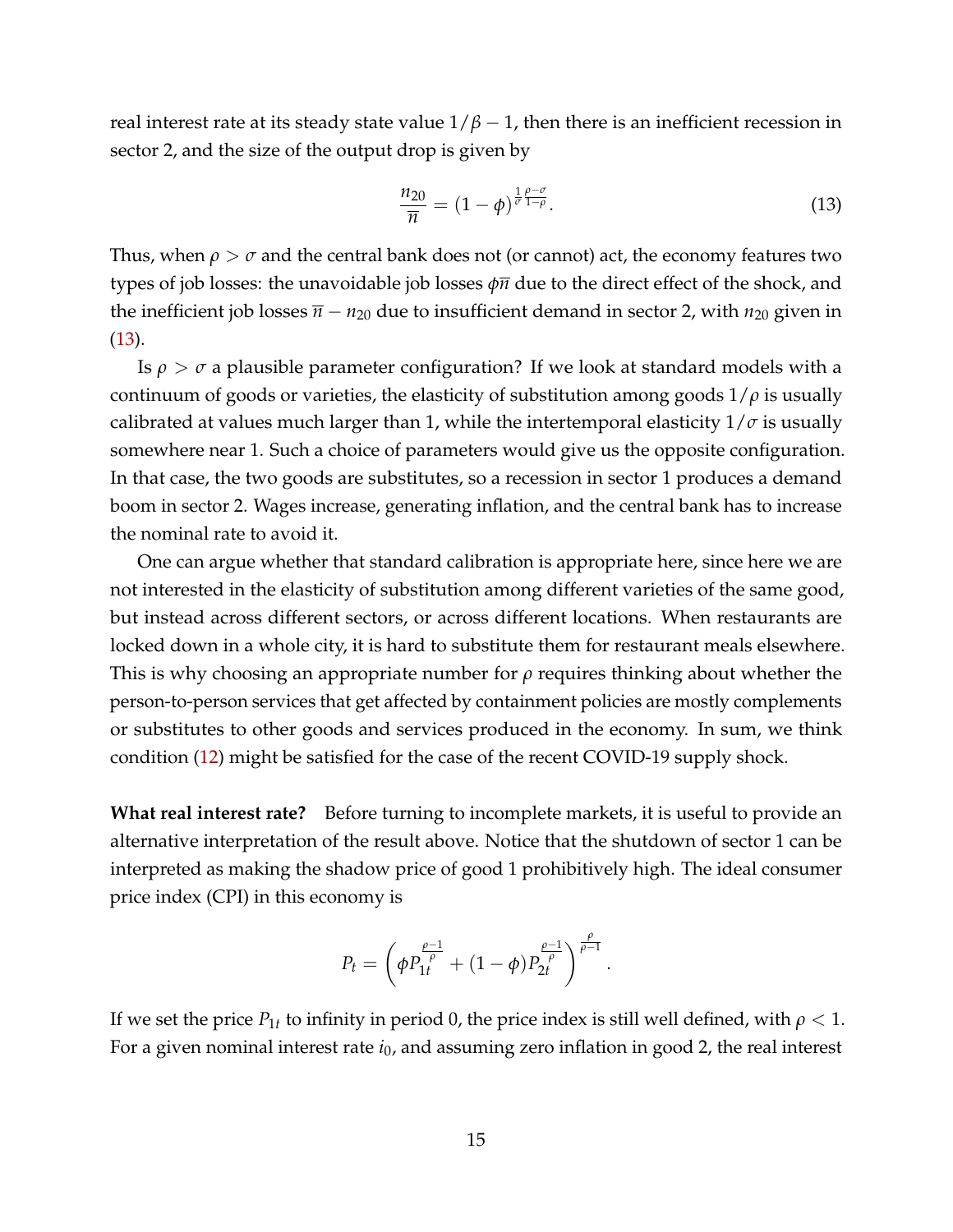rate in terms of the aggregate consumption basket *C<sup>t</sup>* is

$$
(1+i_0)\frac{P_0}{P_1} = (1+i_0)\left(1-\phi\right)^{\frac{\rho}{\rho-1}} > 1+i_0.
$$

Proceeding in this way and using the Euler equation  $U^{\prime} \left( C_0 \right) \, = \, \beta \, (1+i_0) \, \frac{P_0}{P_1}$  $\frac{P_0}{P_1}U'\left(C_1\right)$  it is then possible to re-derive equation [\(13\)](#page-14-0). We can then reinterpret the shock causing unemployment in this economy as a shock that, for a given nominal rate, leads to a sharp temporary increase in the real interest rate, due to the fact that the shadow price of a number of goods goes up to infinity, as the goods cannot be bought. While this interpretation is useful, it is a bit harder to match to observables, because the shadow price of the goods not traded is not observed and their quantity goes to zero. So in the following we remain focused on what happens to the real interest rate in terms of the goods that are still traded. In other words, we focus on the *measured* CPI, rather than the ideal CPI.

The discussion above explains why we find it useful to work with the real interest rate in terms of the goods that are traded in all periods, which in this section means good 2.

#### <span id="page-15-1"></span>**3.2 Incomplete Markets**

We now generalize this economy to allow for market incompleteness, exactly as in Section [2.](#page-6-1) Again, we use a simple description of market incompleteness but all results in this section generalize to richer setups, e.g. those in Werning (2015). In particular, a random fraction *µ* of households is subject to the borrowing constraint [\(2\)](#page-8-1), and all households have the same initial financial wealth  $a_{i0} = 0$ .

To derive the response of the natural rate, we focus again on the group of agents who are not shocked or not constrained. Denote their consumption of goods 1 and 2 by  $c_{1t}$ and  ${\mathbf c}_{2t}$ , aggregated across the group. Due to homothetic preferences, we have Gorman aggregation. Thus, if their Euler equation holds individually, it also holds for the group, so

<span id="page-15-0"></span>
$$
1 + r_0 = \frac{1}{\beta} \frac{U_{c_2} (0, \mathbf{c}_{20})}{U_{c_2} (\mathbf{c}_{11}, \mathbf{c}_{21})}.
$$
 (14)

To evaluate this expression, consider first the labor market clearing condition for sector 2 at date 0. Since shocked and constrained households consume nothing at date *t* = 0, labor market clearing requires

$$
\mathbf{c}_{20}=(1-\phi)\overline{n}.
$$

At date *t* = 1, the group of not shocked or unconstrained household has total income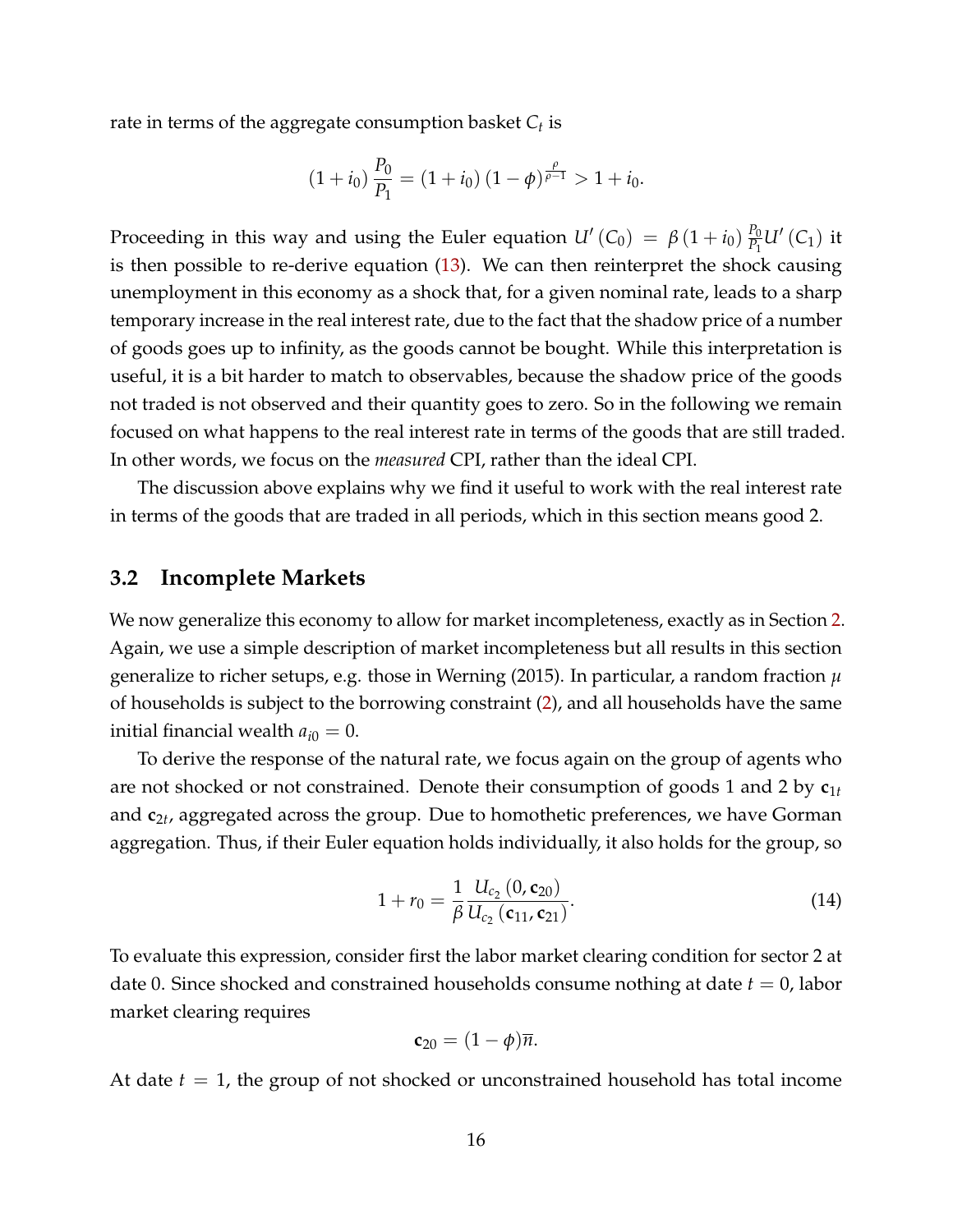$(1 - \phi\mu)$  *ñ* and consumes a fraction  $\phi$  on good 1 and a fraction  $1 - \phi$  on good 2.<sup>[6](#page-0-0)</sup> We then have

$$
\mathbf{c}_{11} = \phi (1 - \phi \mu) \bar{n}, \quad \mathbf{c}_{21} = (1 - \phi) (1 - \phi \mu) \bar{n}.
$$

Substituting the consumption levels derived above, equation [\(14\)](#page-15-0) yields

$$
1+r_0=\frac{1}{\beta}(1-\phi)^{\frac{\rho-\sigma}{1-\rho}}\left(1-\phi\mu\right)^\sigma.
$$

Notice that the expression on the right-hand side is equal to  $1/\beta$  when  $\phi = 0$ . Differentiating that expression with respect to  $\phi$  and checking if the sign of the derivative is negative, yields the following result.

<span id="page-16-0"></span>**Proposition 4.** *In the multi-sector model with incomplete markets, the negative supply shock translates into a reduced natural interest rate if and only if*

<span id="page-16-1"></span>
$$
\frac{1}{\sigma} > \frac{1-\mu}{1-\phi\mu} \cdot \frac{1}{\rho} + \frac{\mu(1-\phi)}{1-\phi\mu}.\tag{15}
$$

This result is similar to the one in Proposition [3,](#page-13-2) in that it provides a lower bound on the EIS for the natural rate to fall. In Proposition [3,](#page-13-2) that lower bound was given by the elasticity of substitution,  $1/\rho$  (which is greater than 1). Proposition [4](#page-16-0) shows that market incompleteness relaxes this condition, possibly considerably so. In particular, condition [\(15\)](#page-16-1) only requires  $1/\sigma$  to lie above a convex combination of  $1/\rho$  and 1. Moreover, that convex combination converges to 1 as  $\mu \to 1$ . Thus, in the special case where the borrowing constraint applies to all agents, the condition for Keynesian supply shocks is simply given by

$$
\frac{1}{\sigma} > 1,
$$

or that the EIS exceeds 1. Interestingly, this condition no longer depends on the elasticity of substitution across goods, as long as  $1/\rho > 1$ . We illustrate condition [\(15\)](#page-16-1) in Figure [3.](#page-17-0)

Before providing more of an intuition for this result, consider the case of a fixed real interest rate. If  $r_0$  is fixed by the central bank at  $1/\beta - 1$ , the ratio of labor demand to labor

$$
\frac{c_{i11}}{c_{i21}} = \frac{\phi}{1-\phi} (p^*)^{-\frac{1}{\rho}} = \frac{\phi}{1-\phi}.
$$

<sup>&</sup>lt;sup>6</sup>The relative price of the two goods is always  $p^* = 1$  in period 1, because this economy features Gorman aggregation and the wealth distribution does not affect relative prices. So individual consumption of all agents satisfy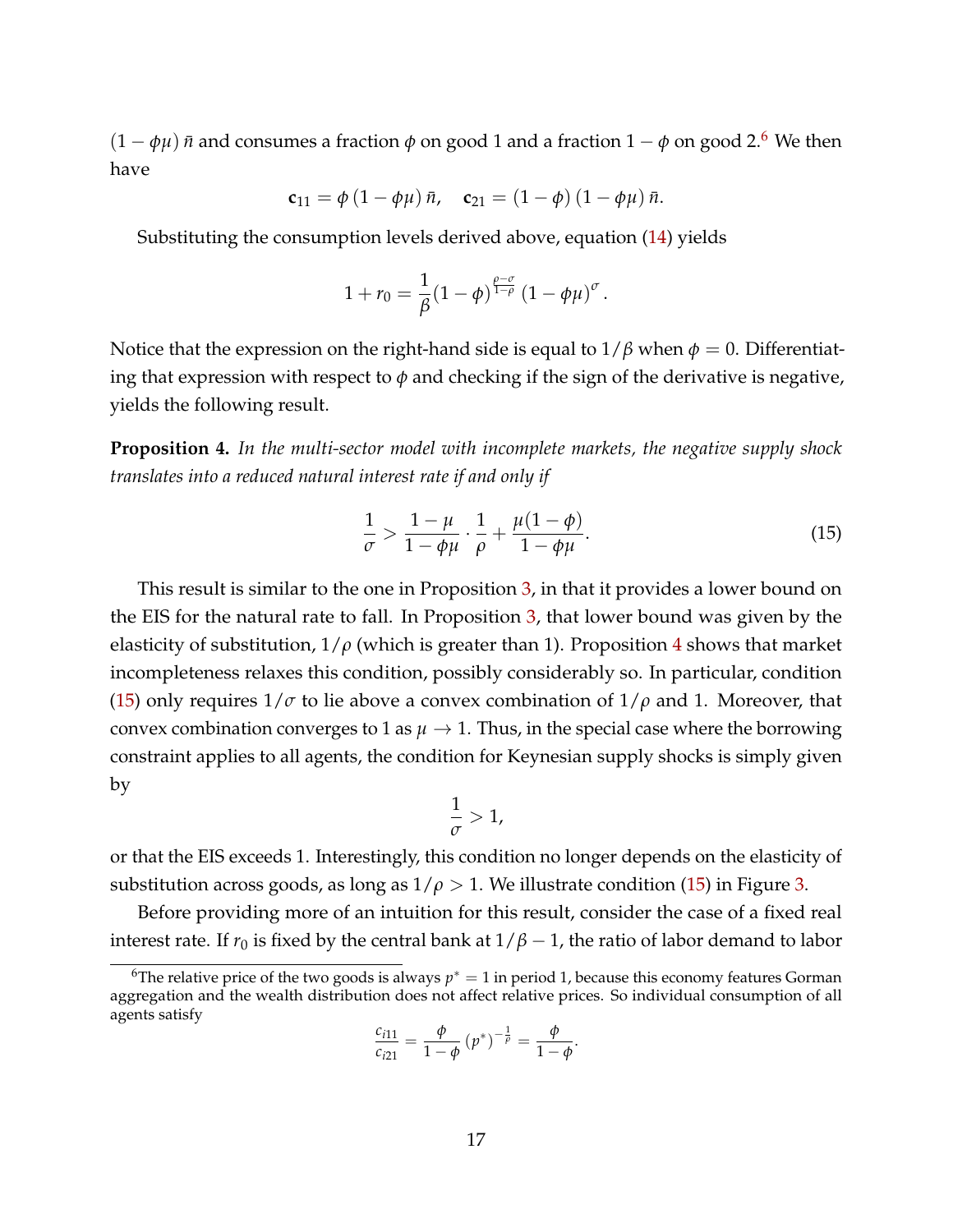

<span id="page-17-0"></span>**Figure 3:** When are supply shocks Keynesian with incomplete markets?

*Note.* We can extend [\(15\)](#page-16-1) to the case  $1/\rho < 1$  by replacing 0 in [\(14\)](#page-15-0) with  $c_{10}$  and letting  $c_{10} \to 0$ . In that extension, we find that [\(15\)](#page-16-1) becomes  $1/\sigma \ge 1/\rho$  for  $1/\rho < 1$ .

supply in sector 2 is

<span id="page-17-1"></span>
$$
\frac{n_{20}}{\overline{n}} = (1 - \phi\mu) (1 - \phi)^{\frac{1}{\sigma} \frac{\rho - \sigma}{1 - \rho}}.
$$
\n(16)

Under condition [\(15\)](#page-16-1), the supply shock has Keynesian effects: labor demand falls below labor supply, causing a recession in the second sector.

Why does market incompleteness make it more likely for aggregate demand to fall? Compared to an economy with complete markets, a fraction  $\mu$  of sector 1 agents cut their spending one-for-one with their income loss. This cut in spending weighs on aggregate demand above and beyond the spending response of unconstrained agents. Thus, aggregate demand falls more with incomplete markets.

We illustrate this in Figure [4](#page-18-0) for a case where  $1/\rho > 1/\sigma$ . In that case, with complete markets,  $\mu = 0$ , sector 2 experiences a boom. With sufficient market incompleteness  $\mu$ , however, condition [\(15\)](#page-16-1) can be met, causing a bust in sector 2. Interestingly, in that case, a larger shock *φ* means a greater boom for small *µ*, but a greater bust for large *µ*.

**No Paradox of Toil.** An interesting perspective on this model is that it resolves New-Keynesian paradoxes at the ZLB. A number of papers have noticed that negative supply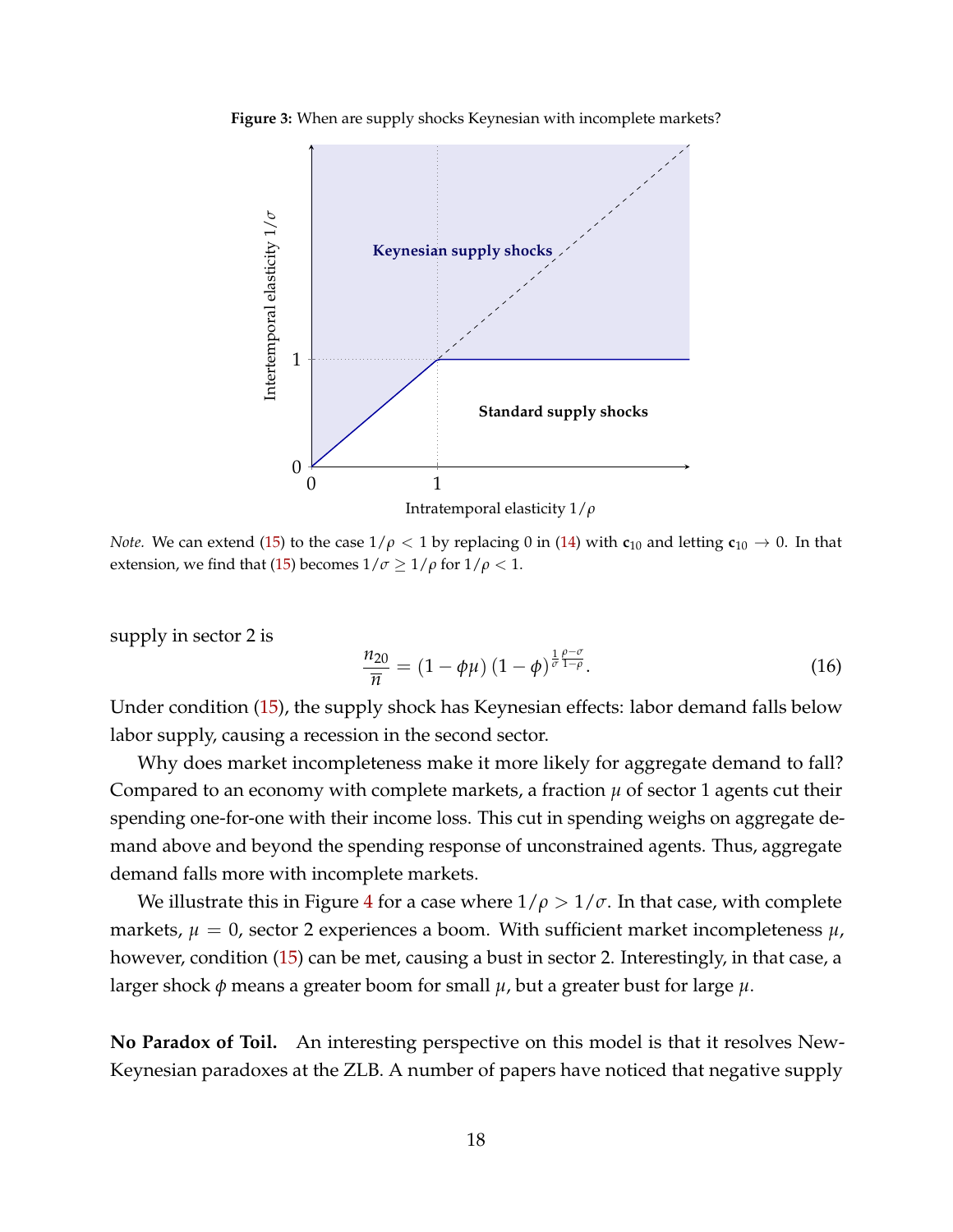<span id="page-18-0"></span>

**Figure 4:** Incomplete markets can cause recessions even with  $1/\rho > 1/\sigma$ .

shocks, such as negative labor supply or negative TFP shocks, are expansionary at the ZLB in the New-Keynesian model (e.g. Eggertsson Paradox of Toil). This is not the case in our model if condition [\(15\)](#page-16-1) is satisfied: In that case, output indeed falls in response to negative supply shocks, even when interest rates are fixed at the ZLB.

#### <span id="page-18-1"></span>**3.3 Fiscal Policy in the Incomplete Markets Model**

One remedy against the ongoing COVID-19 recession that is currently being debated is fiscal stimulus. To consider the effects of fiscal stimulus in our model, we introduce a stylized government sector. We assume that the government chooses paths of government spending *G<sup>t</sup>* , lump-sum transfers (or taxes) *Tjt* that can be targeted by sector, and government debt *B<sup>t</sup>* , subject to the flow budget constraint

$$
G_t + T_{1t} + T_{2t} + (1 + r_{t-1})B_t = B_{t+1}
$$

We assume that in the steady state,  $G = T_1 = T_2 = B = 0$ .

We consider two stimulus policies. The first is traditional government spending, whereby the government raises  $G_0$  at date zero, purchasing sector 2 goods, financed by uniform taxes in some future period  $T_{1t} = T_{2t} < 0$ . The second is a transfer program, such as unemployment insurance benefits, according to which the government chooses a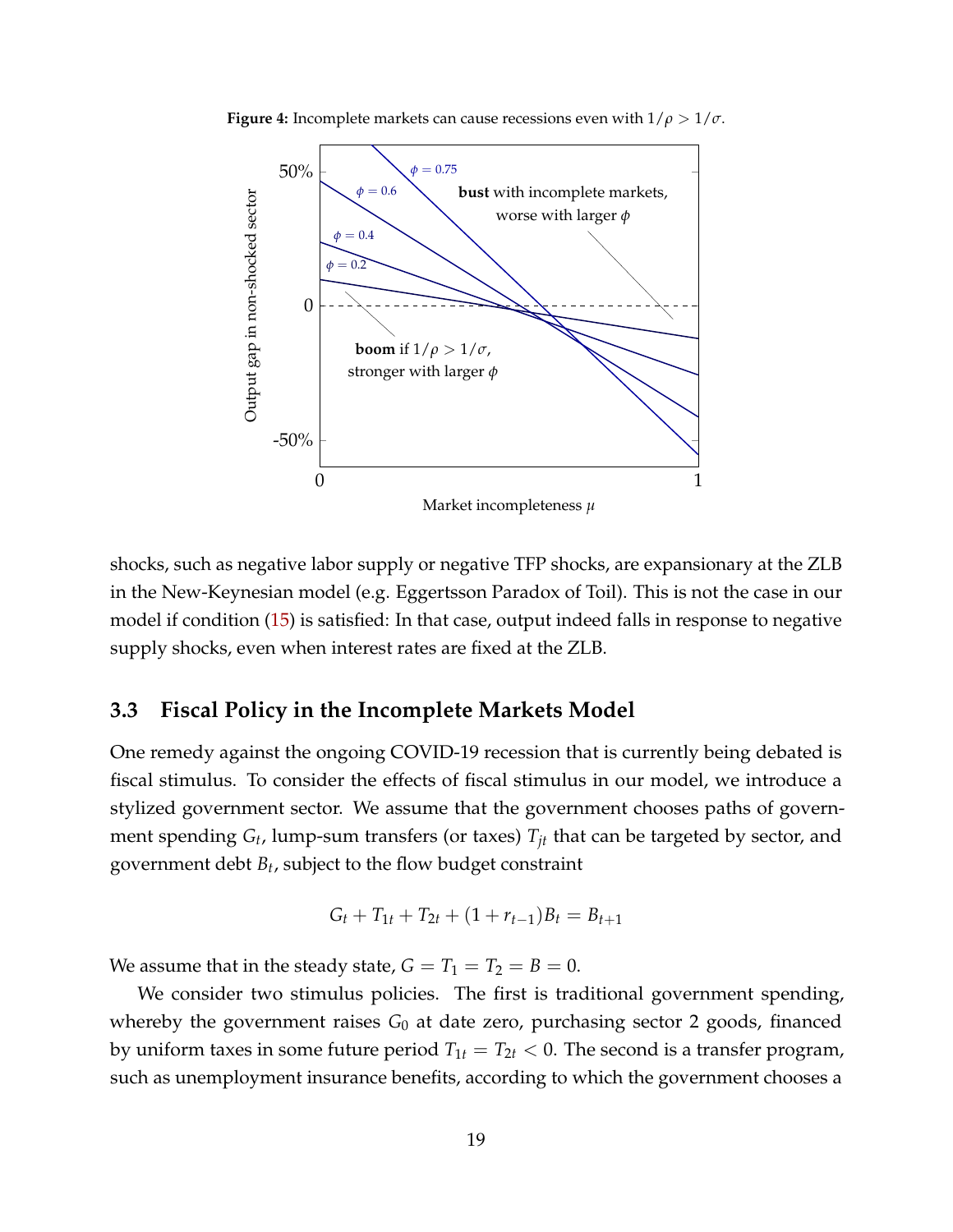positive transfer *T*1,0 to sector 1 consumers, again financed by uniform taxes in some future period.

**Proposition 5.** *Under government spending G*<sup>0</sup> *and transfers T*1,0*, equilibrium employment in the incomplete markets is given by*

$$
\frac{n_{20}}{\overline{n}} = \frac{G_0}{\overline{n}} + \mu \frac{T_{1,0}}{\overline{n}} + (1 - \phi \mu) (1 - \phi)^{\frac{1}{\sigma} \frac{\rho - \sigma}{1 - \rho}}.
$$

*In particular, there is a unit government spending multiplier and a transfer multiplier equal to the average MPC. Both are smaller than predicted by the Keynesian cross.*

This is a striking result. The average MPC in the economy is *µ*. In a typical recession in this model that affects both agents similarly (e.g. a discount factor shock) the multiplier would be  $1/(1 - \mu)$  and the transfer multiplier would be equal to  $\mu/(1 - \mu)$ , exactly in line with the Keynesian cross [\(Galí et al.](#page-35-5) [\(2007\)](#page-35-5), [Farhi and Werning](#page-34-8) [\(2016\)](#page-34-8), [Auclert et al.](#page-34-9) [\(2018\)](#page-34-9), [Bilbiie](#page-34-10) [\(2019\)](#page-34-10)). This is not the case here, however. The spending multiplier is simply 1, and the transfer multiplier is *µ*. Both multipliers are therefore missing the amplification through the Keynesian cross.

Why? The reason is that sector 1 is shut down: No agent can spend on sector 1. This means that any money spent by agents or the government flows into the pockets of sector 2 workers, and *not* sector 1 workers, who are up against their borrowing constraint and thus have greater MPCs. This suggests that traditional fiscal stimulus is less effective in a recession caused by our supply shock.

#### **3.4 Labor Mobility**

For now, we have assumed workers cannot move between sectors. It is easy to extend the analysis to the case in which they can move. In particular, suppose a fraction *α* of workers in each sector can move to the other sector. Consider first what happens with complete markets. Now the full employment level of output and consumption in sector 2 is larger as that sector can absorb the labor supply *αφn* of the mobile workers initially in sector 1. The natural rate is now

$$
1 + r_0 = \frac{1}{\beta} \frac{U_{c_2} (0, (1 - \phi + \alpha \phi) \overline{n})}{U_{c_2} (c_1^*, c_2^*)} = \frac{1}{\beta} (1 - \phi)^{\frac{\rho - \sigma}{1 - \rho}} \left( \frac{1 - \phi + \alpha \phi}{1 - \phi} \right)^{-\sigma}.
$$

The condition for the natural rate to fall is now weaker than with immobile labor. In particular, the natural rate now also falls in the case  $\rho = \sigma$ . The reason for this is simple: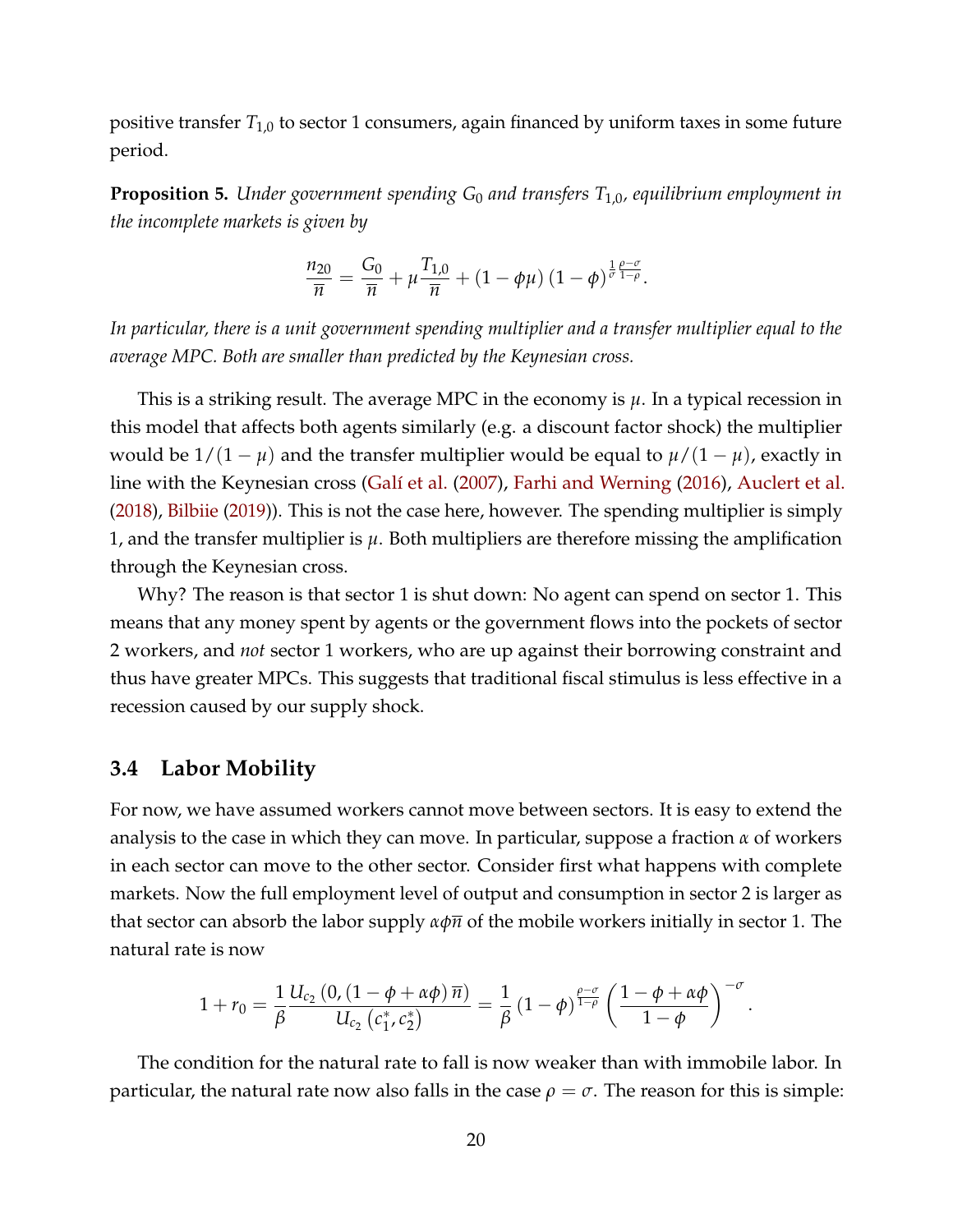sector 2 can now temporarily absorb some of the workers in sector 1, so spending in sector 2 needs to be temporarily larger. The consumption profile of good 2 is thus decreasing over time, requiring a lower rate.

If we look at employment under a constant real rate, the level of employment is still given by [\(13\)](#page-14-0) (under  $\rho > \sigma$ ) and is independent of  $\alpha$ . This result may seem surprising, but simply follows from the purely forward looking nature of consumption decisions in the complete markets economy. Notice however that if we now look at the total employment losses in this economy

$$
\bar{n} - (1 - \phi) n_{20} = \bar{n} - (1 - \phi) (1 - \phi)^{\frac{1}{\sigma} \frac{\rho - \sigma}{1 - \rho}} \bar{n},
$$

their decomposition between efficient employment losses and excess employment losses changes. Efficient losses are now given by  $\bar{n}$  − (1 −  $\phi$  +  $\alpha\phi$ )  $\bar{n}$ , excess employment losses are  $(1 - \phi + \alpha \phi) \bar{n} - n_{20}$ . More mobility means that there are more excess losses.

Let us turn now to the incomplete market case. Now labor mobility affects directly spending decisions, for a given  $r_0$ , because the workers who can move do not lose their income. Now the fraction of workers who lose their income and are constrained becomes  $(1 - \alpha)$   $\mu\phi$ , so if the interest rate is fixed, the employment losses in sector 2 are now

$$
\frac{n_{20}}{\overline{n}} = (1 - (1 - \alpha) \phi \mu) (1 - \phi)^{\frac{1}{\sigma} \frac{\rho - \sigma}{1 - \rho}}.
$$

Less mobility causes a deeper recession by causing larger income losses.

Excess employment losses in the incomplete market economy are

$$
\left[ \left(1-\phi+\alpha\phi\right)-\left(1-\left(1-\alpha\right)\phi\mu\right)\left(1-\phi\right)^{\frac{1}{\sigma}\frac{\rho-\sigma}{1-\rho}}\right]\bar{n}.
$$

If the following inequality holds

$$
\mu(1-\phi)^{\frac{1}{\sigma}\frac{\rho-\sigma}{1-\rho}}<1
$$

it is still true that excess employment losses are larger in the economy with more mobility, as in the complete market case, because the effects on incomes that affects the demand side is weaker than the effect on the full employment output level.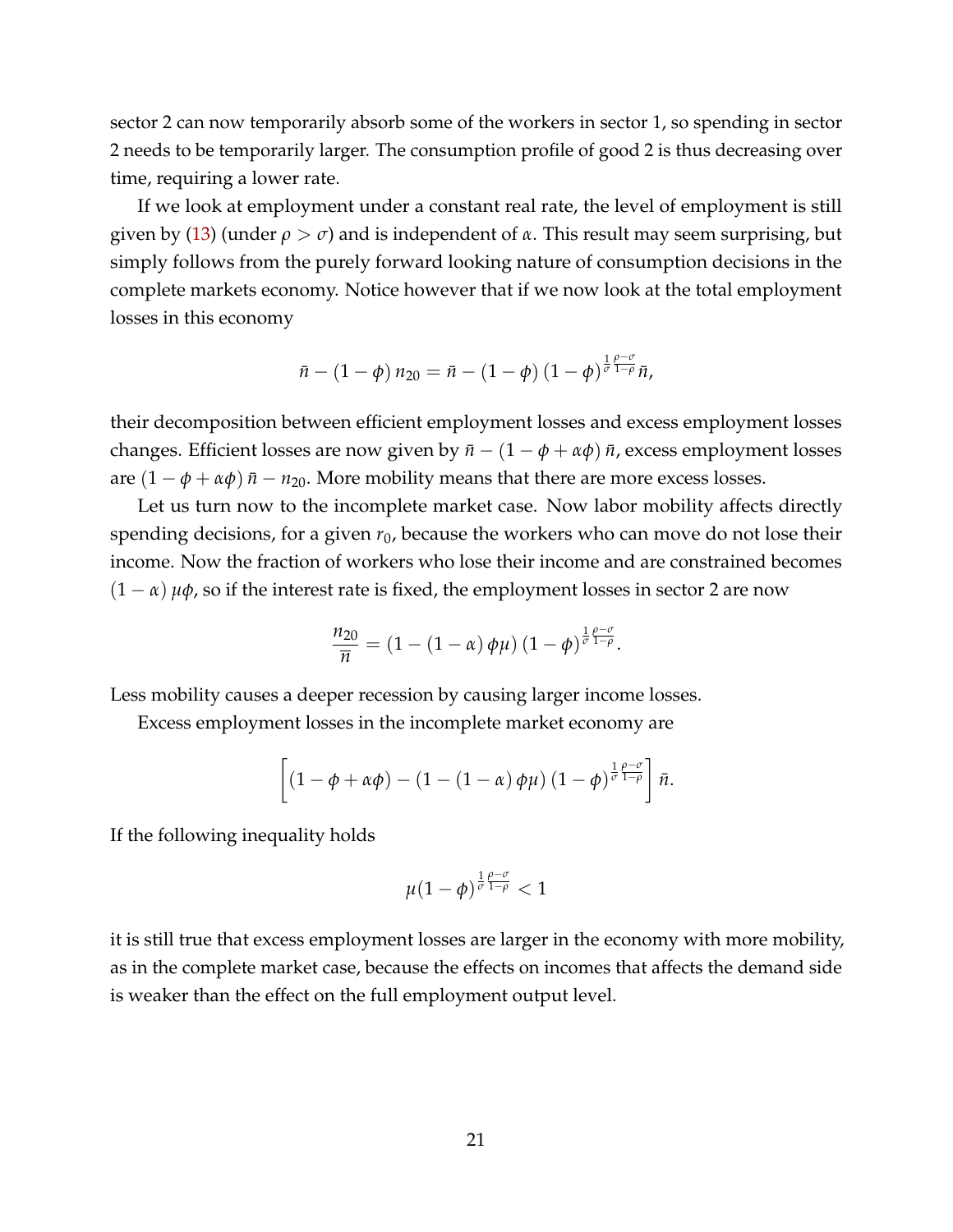#### **3.5 Demand Chains**

The analysis so far has focused on the degree of substitutability between the two goods for the possibility of Keynesian supply shocks. Introducing input-output relations allows us to look at the complementarity between the two sectors in a different light. The basic idea here is that restaurants (in sector 1) may need services from accountants (in sector 2) to produce their final good. When restaurants shut down that reduces a source of demand for accounting services. This logic suggests that input-output relations could increase the degree of complementarity between sectors, beyond the degree of complementarity driven purely by preferences.

Let us investigate this idea formally by introducing a simple input-output structure. In particular, we consider the possibility that goods produced by sector 2, that do not require personal contact, are used as intermediate inputs by sector 1, which requires personal contact.

The structure of preferences and markets is the same. We only change the technology. Good 1 is produced according to the production function

$$
Y_1 = X^{\alpha} N_1^{1-\alpha},
$$

where *X* is good 2 used as intermediate input in sector 1. The technology to produce good 2 is still linear

$$
Y_2=N_2.
$$

Workers are still fully specialized with *φ* of them supplying *π* units of labor to sector 1 and  $1 - \phi$  of them supplying  $\bar{n}$  units of labor to sector 2. We use the term "demand chains" to capture the mechanism investigated here, because the usual argument is that supply chain disruptions cause an amplification of supply shocks upstream in the chain, while here we focus on disruptions happening downstream which reduce demand for upstream sectors.

First, consider the steady state economy before the shock. In steady state, the economy is at full employment and by market clearing

$$
c_1^* = Y_1^* = X^{*\alpha}(\phi \overline{n})^{1-\alpha}, \quad c_2^* = Y_2^* = (1-\phi)\overline{n} - X^*,
$$

where  $X^*$  is the steady state optimal level of intermediate input in sector 1. To find  $X^*$ , we just need the following two equations. The optimal demand for the intermediate input:

$$
p\alpha X^{\alpha-1}(\phi\overline{n})^{1-\alpha}=1,
$$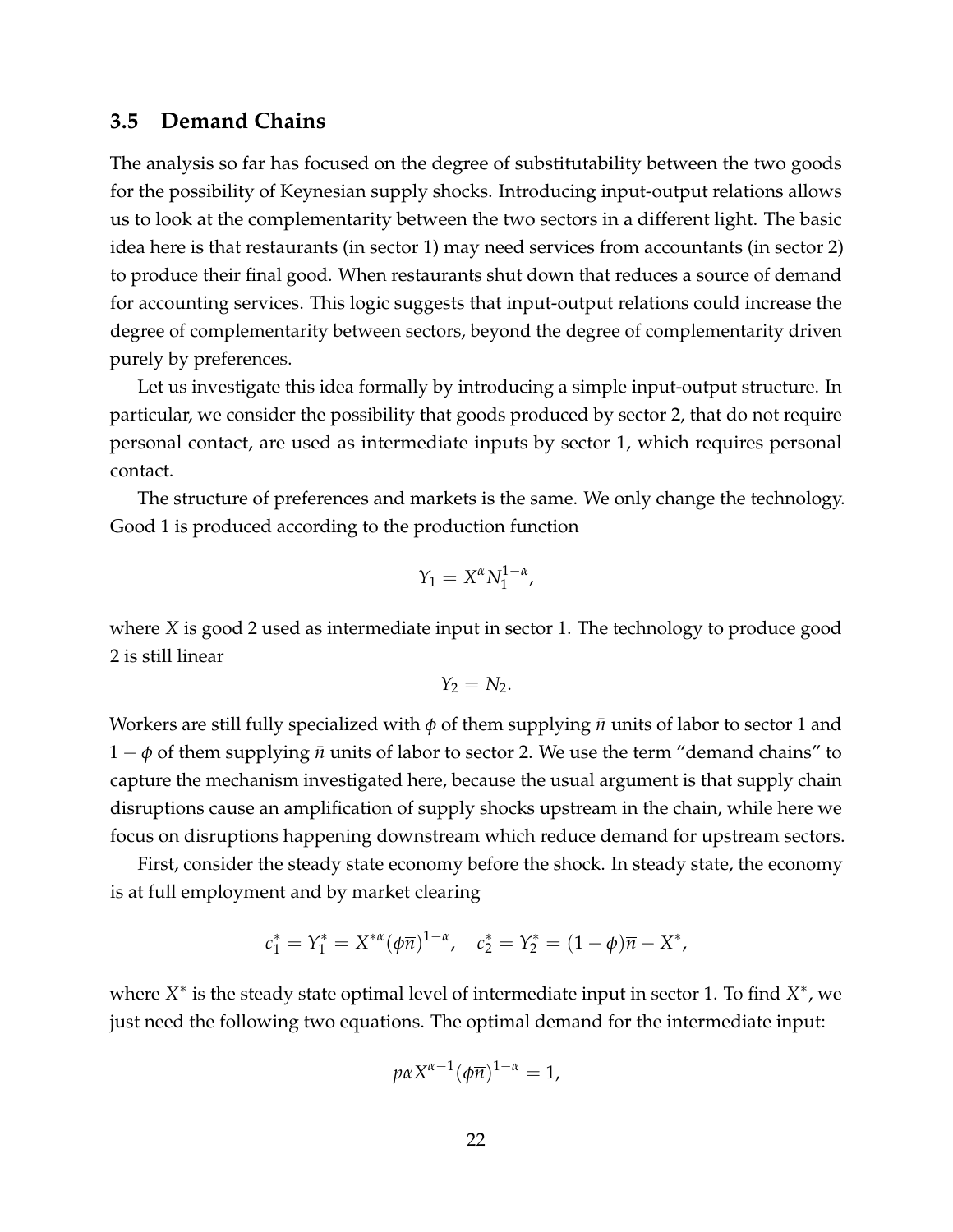where *p* is the relative price of good 1 in terms of good 2. And the relative demand for the two consumption goods, using market clearing at full employment:

$$
p = \left(\frac{\phi}{1-\phi}\right)^{\rho} \left(\frac{X^{\alpha}(\phi\overline{n})^{1-\alpha}}{(1-\phi)\overline{n}-X}\right)^{-\rho}.
$$

Substituting *p* from the second equation in the first, gives one equation in *X*, which can be shown to have a unique solution. The steady state real interest rate is  $1/\beta - 1$  as before.

Consider now the effects of a temporary shutdown of sector 1. As before, this naturally implies that there cannot be full employment in the economy anymore. The difference is that now the shut down of sector 1 has an additional direct effect on the demand for good 2 due to the fact that there is no more demand for intermediate inputs for sector 1. As in the previous sections, let us first analyze what happens to the real interest rate if we want to keep full employment of the workers in sector 2. As in the model with no intermediate inputs, the natural rate after the shock that maintain full employment in sector 2 can be derived using the Euler equation in terms of the good 2

$$
1 + r_0 = \frac{1}{\beta} \frac{U_{c_2}(0, (1 - \phi)\overline{n})}{U_{c_2}(c_1^*, c_2^*)}.
$$

The natural rate falls after the shock if the ratio of marginal utilities is smaller than 1, which, using the functional forms we introduced is true if

$$
\left(\frac{1-\phi}{p^*\left(x^*\right)^\alpha\phi^{1-\alpha}+1-\phi-x^*}\right)^{\frac{\rho-\sigma}{1-\rho}}\left(\frac{1-\phi-x^*}{1-\phi}\right)^{\rho+\rho\frac{\rho-\sigma}{1-\rho}}<1
$$

where  $x^* \equiv X^* / \overline{n}$ . This condition is weaker than the condition derived in Proposition [3,](#page-13-2) as for example it is satisfied when  $\rho = \sigma$ .<sup>[7](#page-0-0)</sup> The reason is simple, in normal times there is a fraction *x*<sup>∗</sup> of labor supply in sector 2 is absorbed by the production of intermediates for sector 1. When the shock hits, this demand vanishes and needs to be replaced by direct demand by the consumers. This requires an increase in consumption of good 2, tilting the

```
1 - \phi
```
in the baseline model and is

$$
\frac{1-\phi}{p^*\left(x^*\right)^{\alpha}\phi^{1-\alpha}+1-\phi-x^*}
$$

in the model with inputs, so the two models need different values of *φ*.

 $7$ To make this argument precise, the condition is weaker if we calibrate the model with no intermediate inputs and the model with intermediate inputs so that the fraction of sector 2 in GDP is the same in steady state. That fraction is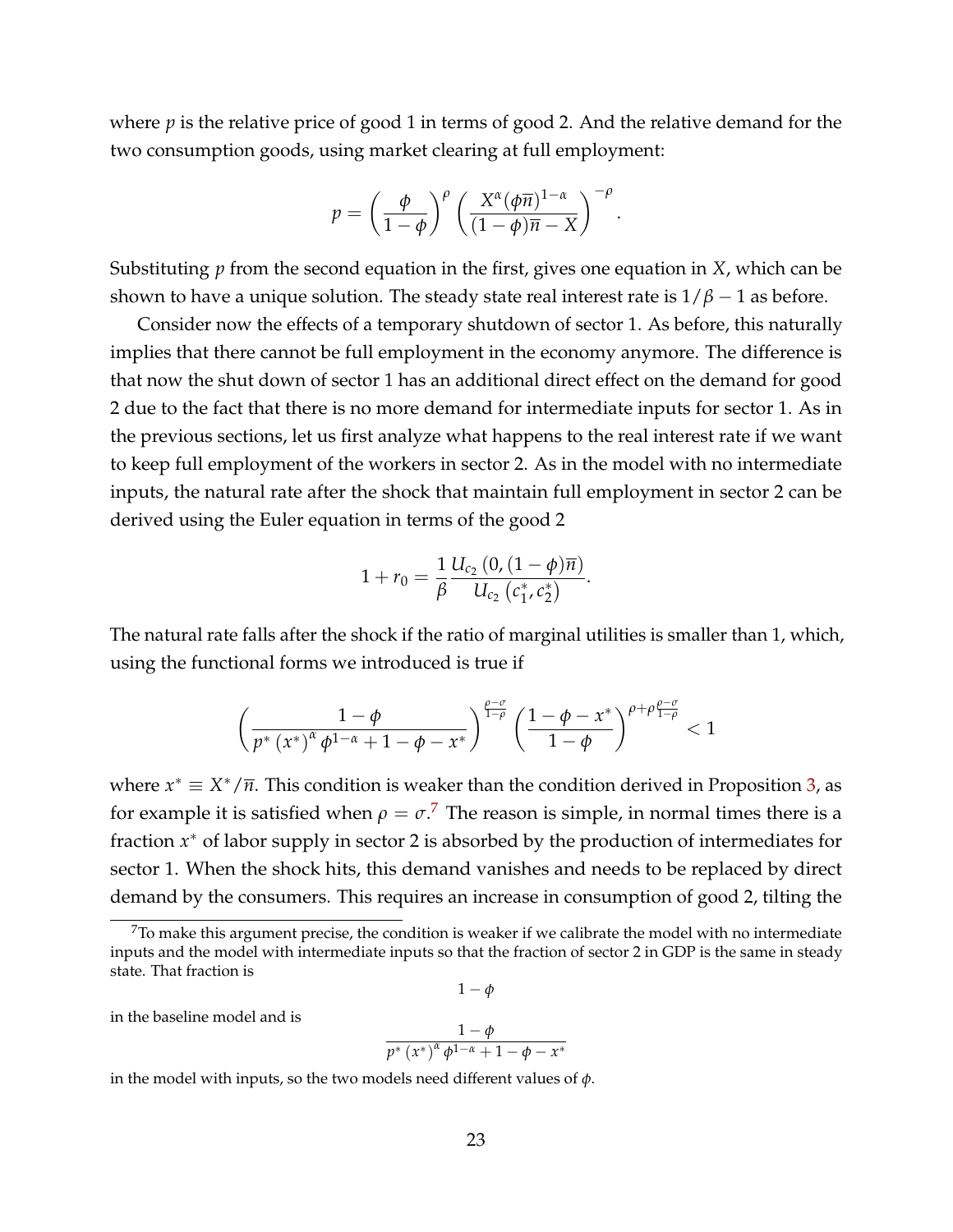real rate downwards.

It is possible to extend the rest of the analysis. Skipping directly to what happens to output in the incomplete market case, when the central bank keeps the real rate at  $1/\beta - 1$ , we obtain that the recession in sector 2 is now given by

$$
\frac{n_{20}}{\bar{n}} = (1 - \mu\phi) \left( \frac{1 - \phi}{p x^{\alpha} \phi^{1 - \alpha} + 1 - \phi - x} \right)^{\frac{1}{\sigma} \frac{\rho - \sigma}{1 - \rho}} \left( \frac{1 - \phi - x}{1 - \phi} \right)^{\frac{\rho}{\sigma} + \frac{\rho}{\sigma} \frac{\rho - \sigma}{1 - \rho}}
$$

.

The presence of the input-output structure adds the last factor in this expression, thus magnifying the effect of incomplete markets, given by the first factor.

## **4 Business Exit Cascades**

An important problem in an economy hit by an adverse supply shock of the sort we consider in this paper is that businesses that are exposed to the shock see their revenues fall and might not be able to stay afloat. If businesses exit, however, workers will lose their jobs and might cut back on spending, feeding back into the magnitude of the recession. This feedback loop, and potential policies to break it, are investigated in the current section.

To do so, we generalize the model studied in the previous section. In particular, we now allow for a continuum of sectors  $j \in [0,1]$ , each of which produces according to the linear aggregate production function [\(7\)](#page-11-0). A representative worker supplies labor to each of the sectors, without cross-sectoral mobility. Preferences are still given by [\(8\)](#page-11-1), but we change the consumption aggregator to

$$
C_t = \left(\int c_{jt}^{1-\rho} dj\right)^{1/(1-\rho)}
$$

.

We assume that markets are incomplete in the sense used above. Specifically, we focus on the case where  $\mu \to 1$ , that is, all agents are subject to the borrowing constraint [\(2\)](#page-8-1).

We assume that each sector *j* is monopolistically competitive, charging markups

$$
\varphi\equiv\frac{1}{1-\rho}.
$$

Throughout this section, wages are assumed to be rigid, but prices are flexible. This implies that the real wage is constant at  $w = 1 - \rho$  and profits of sector *j* are given by

$$
\Pi_{jt} = \rho N_{jt}.
$$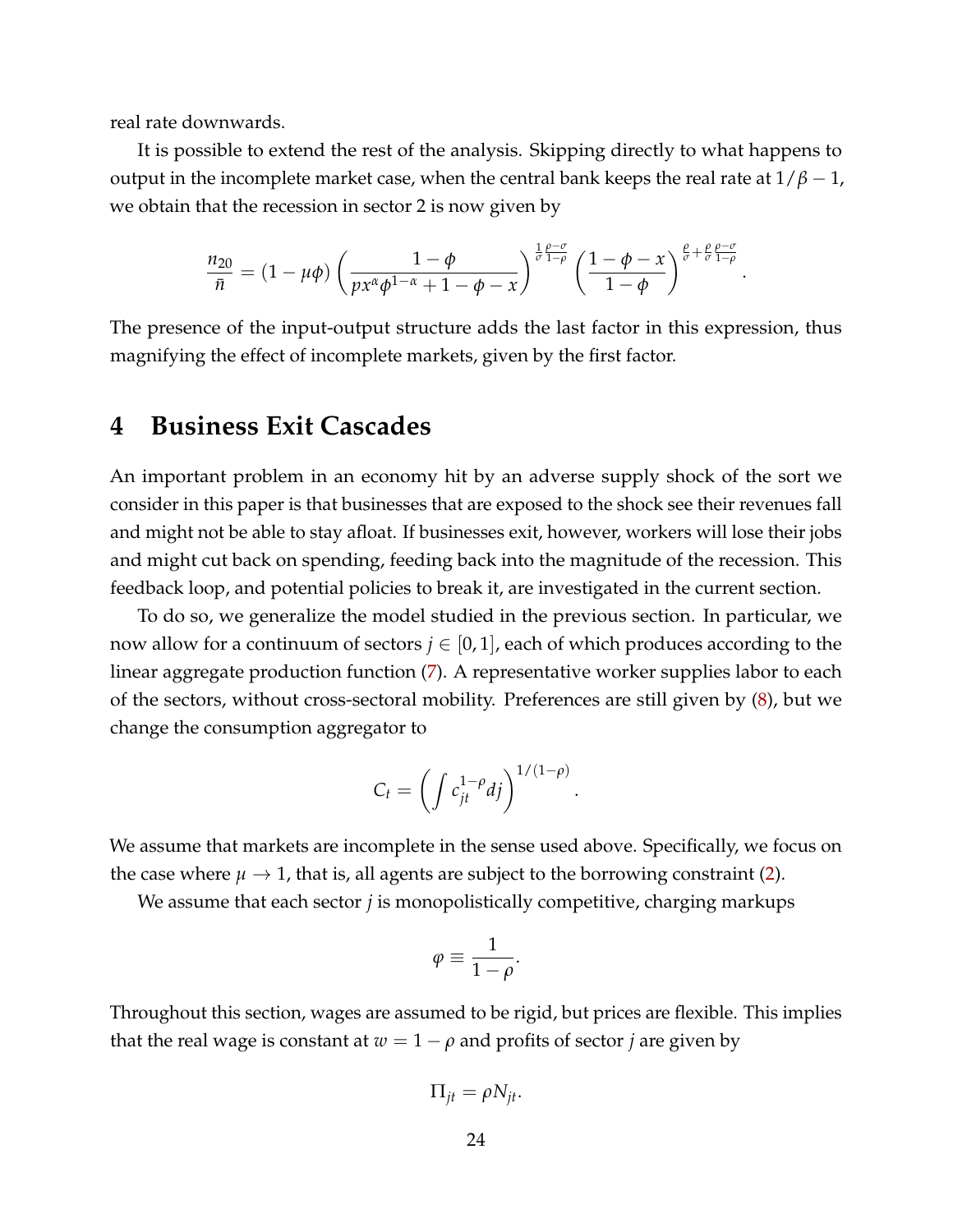We make the simplifying assumption that projects earned by sector *j* are rebated lump-sum to the representative worker employed in sector *j*. [8](#page-0-0)

We continue to study the same supply shock as before. In particular, a random fraction *φ* of agents can no longer supply labor to their sectors. Without loss, we assume these to be the sectors  $j \in [0, \phi]$ . Observe that, without any other changes, this model generates the exact same predictions as the model in Section [3.2,](#page-15-1) as we could bundle the sectors  $j \in [0, \phi]$ together as "sector 1" and the remaining sectors as "sector 2". In particular, with *φ* inactive sectors, the date-0 response of employment  $n_0$  in any of the active sectors is given by [\(16\)](#page-17-1), that is,

$$
\frac{n_0}{\overline{n}} = (1 - \phi)^{\frac{\rho}{\sigma}} \frac{1 - \sigma}{1 - \rho}.
$$
\n(17)

#### **4.1 The Business Exit Multiplier**

We next allow for endogenous business exits. For this section, we define a business as owning a single sector *j*. Thus, businesses can also be labeled by *j*. Each period, a business has to pay a random fixed cost *υjt*, which for simplicity we model as a transfer from business *j* to its representative worker.  $v_{it}$  is drawn i.i.d. from a distribution  $Y(v)$ . We assume that  $Y(0) = 0$  and  $Y(\rho \overline{n}) = 1$ . This ensures that no fixed cost realization leads to exit in the steady state.

Thus, business *j* makes profit  $\Pi_{it} - v_{it}$  and finds it optimal to exit if  $\Pi_{it} < v_{it}$ . The mass of inactive businesses is denoted by  $\hat{\phi}_t$ . By definition,  $\hat{\phi}_t$  always exceeds the fraction of shocked agents φ. Due to endogenous exit of businesses, however,  $\hat{\phi}_t$  might be strictly greater than *φ*.

With this formulation, we have at date 0 that

<span id="page-24-0"></span>
$$
1 - \hat{\phi}_0 = (1 - \phi) Y(\rho n_0).
$$
 (18)

Moreover, with  $1-\hat{\phi}_0$  active businesses, demand for employment is given by

<span id="page-24-1"></span>
$$
\frac{n_0}{\overline{n}} = (1 - \hat{\phi}_0)^{\frac{\rho}{\sigma} \frac{1 - \sigma}{1 - \rho}}
$$
\n(19)

Jointly, equations [\(18\)](#page-24-0) and [\(19\)](#page-24-1) pin down the mass of active businesses  $\hat{\phi}_0$  as well as employment  $n_0$ .

The relationship between [\(18\)](#page-24-0) and [\(19\)](#page-24-1) is illustrated in Figure [5.](#page-25-0) The horizontal axis

<sup>8</sup>This assumption simplifies the algebra but does not materially affect the results.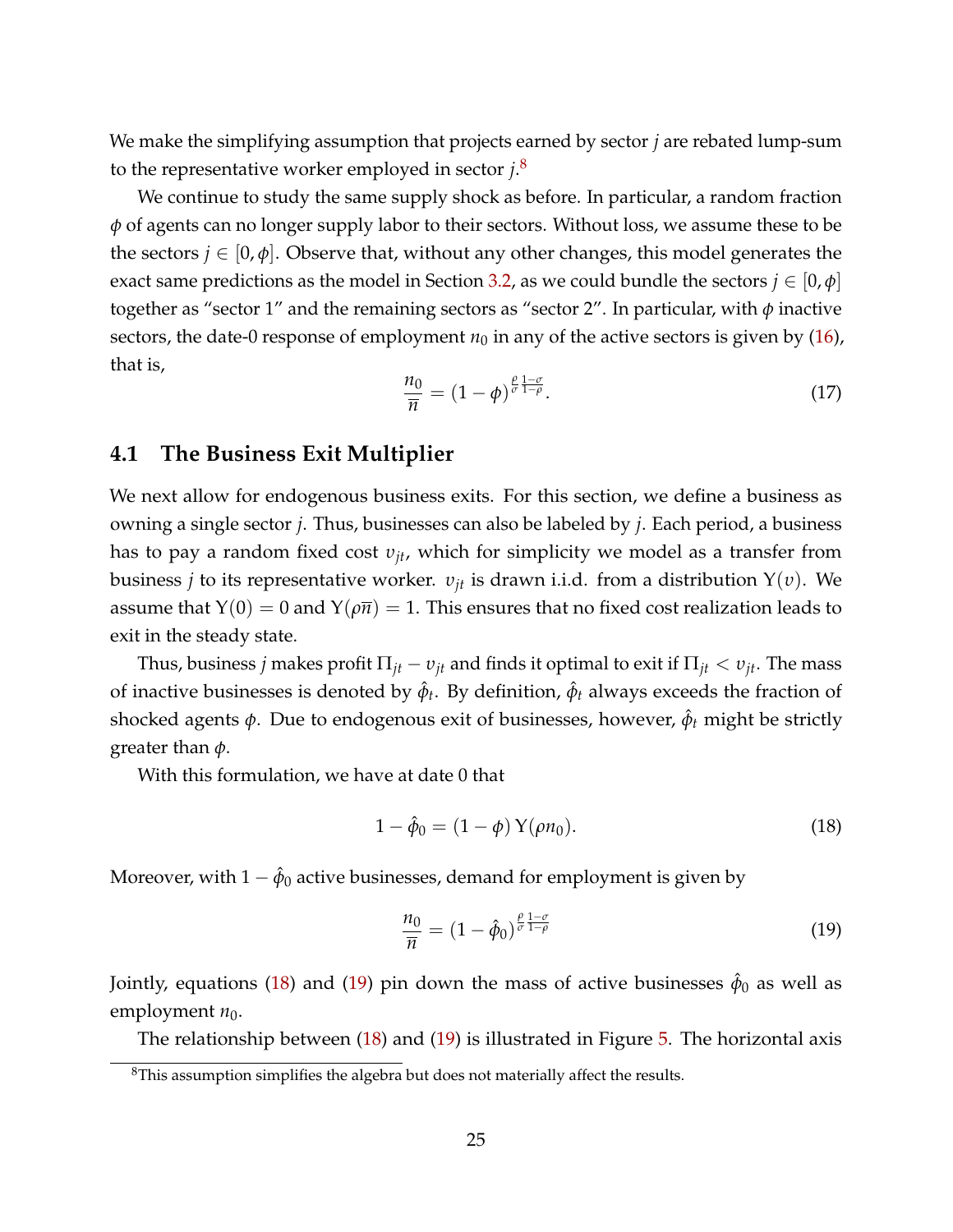#### **Figure 5:** The business exit multiplier

<span id="page-25-0"></span>

represents the mass of active businesses  $1-\hat{\phi}_0$ . The vertical axis represents the employment relative to potential  $n_0/\overline{n}$ . Under the assumption  $\sigma^{-1} > 1$ , both [\(18\)](#page-24-0) and [\(19\)](#page-24-1) describe positively sloped curves in Figure [5.](#page-25-0) We call [\(19\)](#page-24-1) the "demand locus", as it describes the demand for employment, taking as given how many workers are able to work  $(1 - \hat \phi_0)$ . We call  $(18)$  the "(business) exit locus" as it describes the mass of businesses exiting given labor demand  $n_0$ .

When there is no shock,  $\phi = 0$ , the two curves necessarily intersect at coordinates  $1-\hat{\phi}_0=1$  and  $n_0/\overline{n}=1$  (Panel a). However, a positive  $\phi>0$  shifts the exit locus to the left (Panel b). Interestingly, this shift raises the mass of inactive businesses by more than just *φ*, as additional workers laid off by exiting businesses also stop consuming. There is a cascade of business exits that generates a "business exit multiplier".[9](#page-0-0)

**A tractable special case.** To see this even more cleanly, consider the following functional form for  $Y(v)$ ,

<span id="page-25-1"></span>
$$
Y(v) = \left(\frac{v}{\rho \overline{n}}\right)^{\eta}.
$$
 (20)

Here, *η* > 0 captures businesses' sensitivity to shutting down when average profits fall. A smaller *η* implies that almost all businesses have low fixed cost draws and thus stay in irrespective of profits. Vice versa, a larger *η* implies that businesses are more likely to exit when profits fall.

<sup>9</sup>Figure [5](#page-25-0) shows that one can easily get multiple equilibria in this setting, when both curves intersect multiple times. We plan to investigate this case in future research.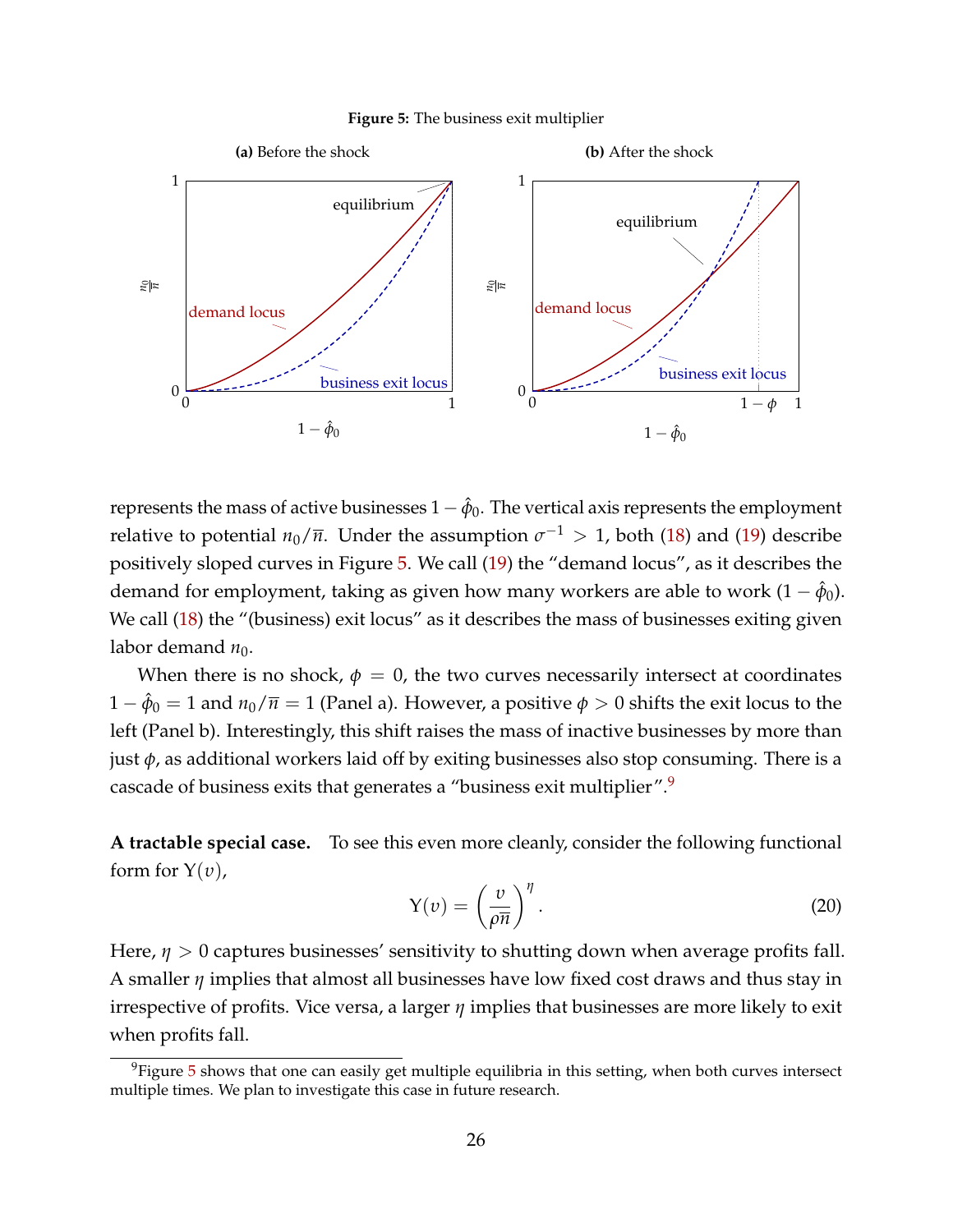With the functional form [\(20\)](#page-25-1), the two equations [\(18\)](#page-24-0) and [\(19\)](#page-24-1) can be solved explicitly, giving

$$
\log \frac{n_0}{\overline{n}} = \frac{1}{\underbrace{1 - \eta \frac{\sigma^{-1} - 1}{\rho^{-1} - 1}}_{\text{firm exit multiplier}}} \frac{\sigma^{-1} - 1}{\rho^{-1} - 1} \log(1 - \phi). \tag{21}
$$

This equation makes the business exit multiplier explicit. When  $\eta = 0$ , we are back in the case of Section [3.2](#page-15-1) with exogenously active sectors. When *η* > 0, however, businesses' exit choices are endogenous to demand; but because supply shocks are Keynesian when  $\sigma^{-1} > 1$ , exit feeds back into less demand.

#### **4.2 Policies**

We use the framework laid out here to discuss the effectiveness of two policies.

**Profit subsidy / employer-side payroll tax cut.** The first policy is a profit subsidy, which, as in Section [3.3,](#page-18-1) we assume is paid for by employed agents. The subsidy raises profits by 1 + *τ* for some *τ* > 0. In our model, this is equivalent to an employer-side cut in payroll taxes. Such a subsidy enters [\(18\)](#page-24-0), modifying it to

$$
1 - \hat{\phi}_0 = (1 - \phi) \,\mathrm{Y}((1 + \tau)\rho n_0)
$$

and thus shifting the exit locus to the right. This mitigates some of the consequences of the shock. In the tractable special case studied above, the employment response is given by

$$
\log \frac{n_0}{\overline{n}} = \frac{1}{1 - \eta \frac{\sigma^{-1} - 1}{\rho^{-1} - 1}} \frac{\sigma^{-1} - 1}{\rho^{-1} - 1} \left( \log(1 - \phi) + \eta \log(1 + \tau) \right).
$$

**Monetary policy.** We model monetary policy as a change in the real interest rate  $1 + r_0$ away from 1/*β*. This clearly affects the demand locus [\(19\)](#page-24-1), through the Euler equation. In particular, we have that

$$
\frac{n_0}{\overline{n}} = (1-\hat{\phi}_0)^{\frac{\rho}{\sigma}\frac{1-\sigma}{1-\rho}} \cdot (\beta(1+r_0))^{-1/\sigma}.
$$

Accommodative monetary policy shifts the demand locus up, thereby also reducing the number of business exits in the economy.

Aside from the standard intertemporal substitution channel, however, there is another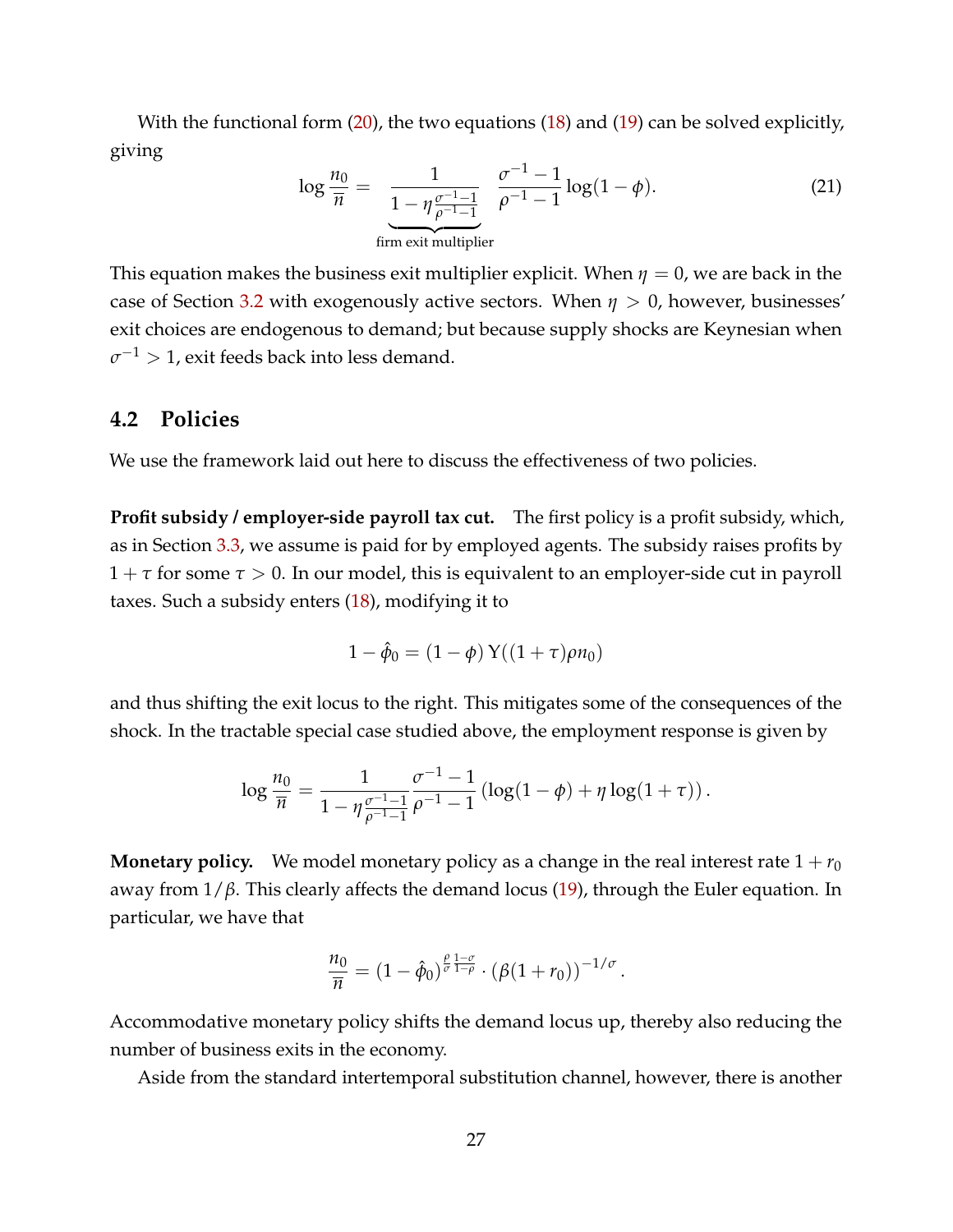transmission mechanism that can be active here. To illustrate this, we assume that when exiting, businesses sacrifice a claim to future profits  $\Pi$ , which instead is earned by new entrants in  $t = 1$ . This implies that the exit decision now compares current profits relative to fixed cost net of discounted future profits,  $v_{jt} - \frac{1}{1+r_0}\Pi$ . In this case, a "business exit channel" of monetary policy emerges. The exit locus now becomes

$$
1-\hat{\phi}_0 = (1-\phi) \,\mathrm{Y}\left(\rho n_0 + \frac{1}{1+r_0}\Pi\right).
$$

This channel operates by shifting the exit locus to the right.

## **5 Labor Hoarding vs Job Match Destruction**

The previous analysis applied to businesses in the sectors that were not hit by the shutdown. We now briefly discuss how to model another margin, especially relevant for businesses in the sectors hit by the shock. To do so, we return to the two sector model from Sections 2-3, but make the following modifications.

### **5.1 A Simple Model of Labor Hoarding**

Rather than describe the model in detail, we sketch out the model ingredients and main ideas for now. Production in the sector hit by the shock is carried out by firm-worker match pairs. Each firm is matched with a single worker, from some previous search process, which we shall not presently model for simplicity. We assume that these workers have a previously established wage *w*. There are no fixed costs, only the wage bill. These firms are owned in equal proportion by all agents in the economy, in both sectors.

For now we assume that if these workers are let go then they are able to return to work in the next period at  $t = 1$ , but not at the same firm, they instead match costlessly with new firms created at  $t = 1$ . This is a simplifying assumption to ensure that output at  $t = 1$ remains anchored. We discuss relaxing this assumption below.

Will a firm in the shutdown sector wish to maintain the match or let the worker go? A firm considers the present value of its profits at  $t = 0$  to be

$$
V_0 = \max\{-w + \frac{1}{R}V_1, 0\}
$$

where  $V_1$  is the given present value of profits from  $t = 1$  onwards if they do not break up the match. We assume that *V*<sub>1</sub> is strictly positive, i.e. they expect  $py - w > 0$  in future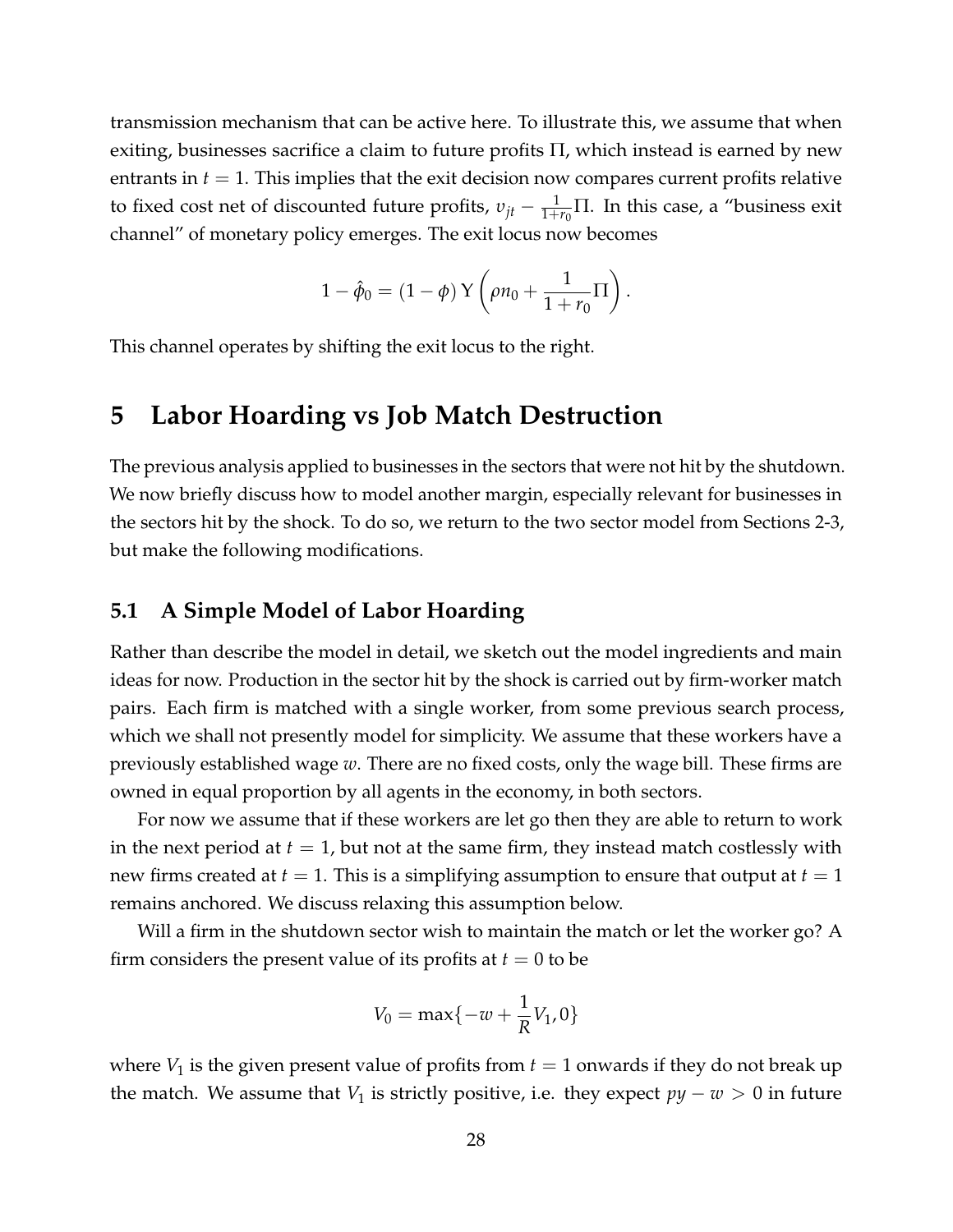period.[10](#page-0-0)

#### **5.2 Monetary Policy Implications**

Now suppose parameters are such that at the initial interest rate  $R = 1/\beta$  firms wish to let go of their workers, −*w* + <sup>1</sup> *<sup>R</sup>V*<sup>1</sup> < 0. Then these firms will not be worth anything. The analysis from Section 3 then applies, creating a demand deficient recession.

Suppose instead *R* is lowered sufficiently, so that  $-w + \frac{1}{R}V_1 = 0$ , or still lower. Then firms will want to keep their workers. As a result, this outcome achieves perfect insurance across workers in the two sectors: they both have the same income and financial assets. Note that the lower interest rate required for  $-w + \frac{1}{R}V_1 = 0$  may be above or below the natural rate of interest that ensures full employment in the unaffected sector. If the interest rate is below this natural rate, then the monetary easing required to maintain job matches goes beyond that for full employment in the unaffected sector. Otherwise, there is a divine coincidence of sorts and the first-best outcome is achieved.

### **5.3 Scarring Job Match Losses**

What happens if workers that are let go at  $t = 0$  cannot immediately find a new job at *t* = 1? To be concrete and consider a simple case: suppose no matches can be created at  $t = 1$ , but they can be costlessly created at  $t = 2$ . Then if the interest rate is low enough to make firing workers an equilibrium the economy will suffer a recession over both periods  $t = 0, 1$ , effectively prolonging the duration of the supply shock. In period  $t = 0$  the supply shock is exogenous, but in period  $t = 1$  it results from the loss of job matches. Through an expectations channel, this may also make the recession at  $t = 0$  deeper. More generally, a vast empirical literature has documented the scarring effects of job losses.<sup>[11](#page-0-0)</sup>

The assumption that matches cannot be created at  $t = 1$  but can be costlessly recreated at *t* = 2 is extreme, but we expect similar conclusions in a more elaborate model of search and vacancies, where job matches are created in a costly and incremental manner over time.

<sup>&</sup>lt;sup>10</sup>For simplicity we assume for now that  $V_1$  is identical across firms, but one can make  $V_1$  or  $w$  vary across firms to get a smoother response to shocks.

 $11$ To be sure, in the context of shutdowns, we do not know if the effect of job losses is as damaging as during regular economic downturns or massive layoffs at firms during normal times. It is possible that job matches can be partly re-established at the end of a shutdown. Most likely, reality is a mix, where layoffs contribute to some scarring but potentially less than the ones we can expect during regular times.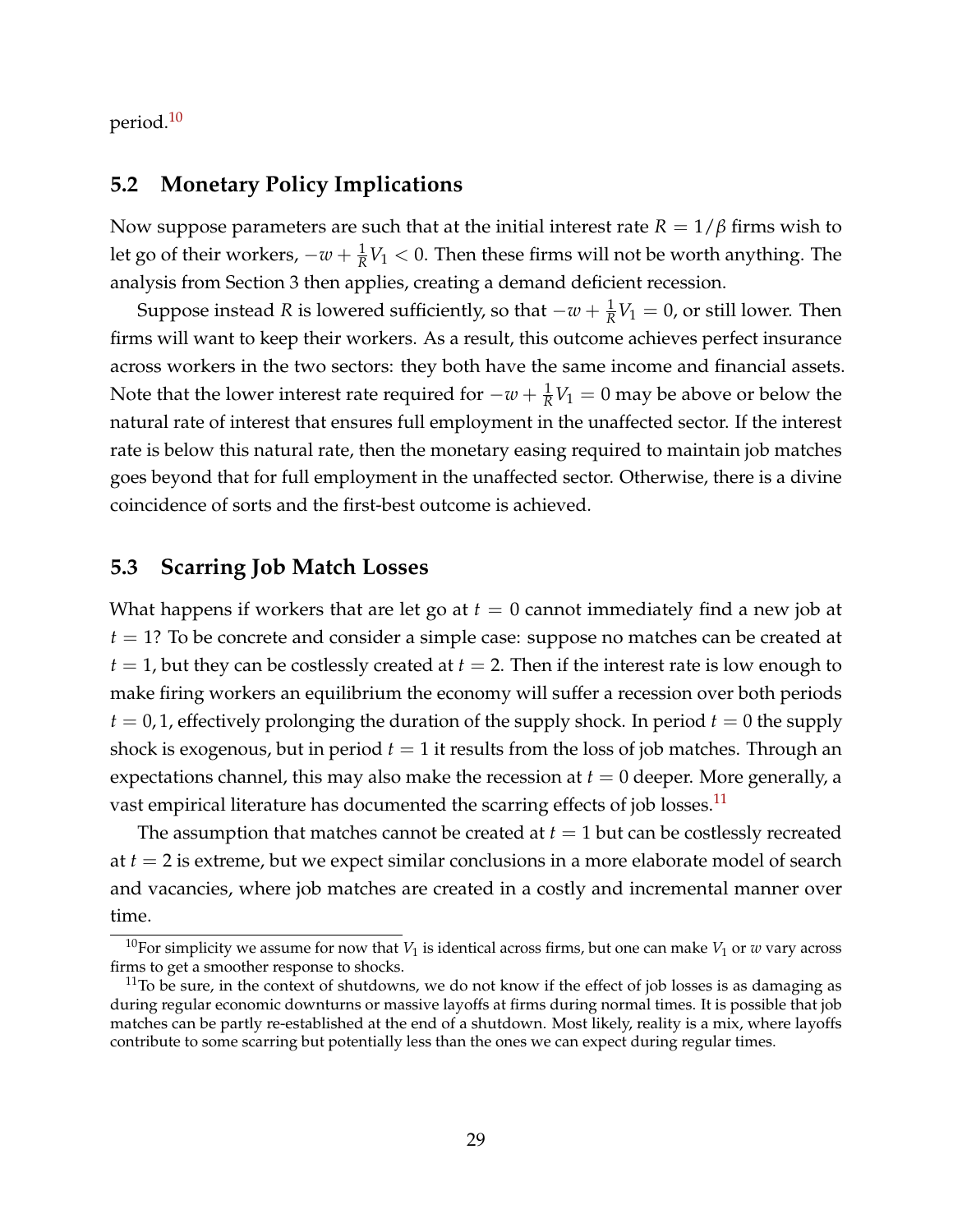#### **5.4 Liquidity Problems and Policy Proposals**

What happens if firms are liquidity constrained? If firms have some finite amount of liquidity at their disposal, say, because they cannot borrow nor issue equity and have limited past accumulated profits at their disposal, then they no longer maximize the present value of profits in an unconstrained fashion. This distorts firm decisions towards laying workers off, since the current period loss cannot be financed.

In this case, policies that directly affect the liquidity of firms or that insure firms for their loss in revenue, may restore the preferable outcome. In the model, this could be accomplished by a transfer to firms. In practice, these policies could be implemented in a number of ways and through a combination of fiscal and monetary branches of the government.

This discussion lends support to policy proposals at at the outset of the economic crises in March 2020 generated by the COVID-19 pandemic in the US and Europe. For example, [Hamilton and Veuger](#page-35-6) [\(2020\)](#page-35-6) propose emergency loans for small and medium sized firms most affected by liquidity problems facilitated by the Fed, complimented with tax credits on the fiscal side. [Saez and Zucman](#page-35-7) [\(2020\)](#page-35-7) propose an ambitious insurance policy, or "buyer of last resort", whereby the government makes up for any loss in revenue by in effect buying up the missing demand. Even some policy proposals aimed at paying workers directly, through unemployment benefits, emphasize the importance of preserving matches. For example, [Dube](#page-34-11) [\(2020\)](#page-34-11) calls for incentivizing temporary layoffs, so called furloughs, and the use of worker-sharing provisions, to keeps workers on payroll and allows workers to return easily after the shutdowns.<sup>[12](#page-0-0)</sup>

## <span id="page-29-0"></span>**6 Optimal Combined Shutdown and Macro Policy**

Up to now we have taken the supply shock as given, just assuming certain sectors were inactive because of a lockdown. We now nest our model in a setting where we model more explicitly the health concerns, both private and social, and think about optimal policy, both in terms of Pigouvian interventions and of macro stabilization.

To this end, let us modify the consumers' objective function to include a health component. To keep things simple, we assume the health component is additive and does not directly affect the consumers' capacity to work. In particular, we modify the two sector

<sup>&</sup>lt;sup>12</sup>[Giupponi and Landais](#page-35-8) [\(2018\)](#page-35-8) provide some evidence on related policies in Europe and study optimal policy in a model of labor hoarding and work-sharing.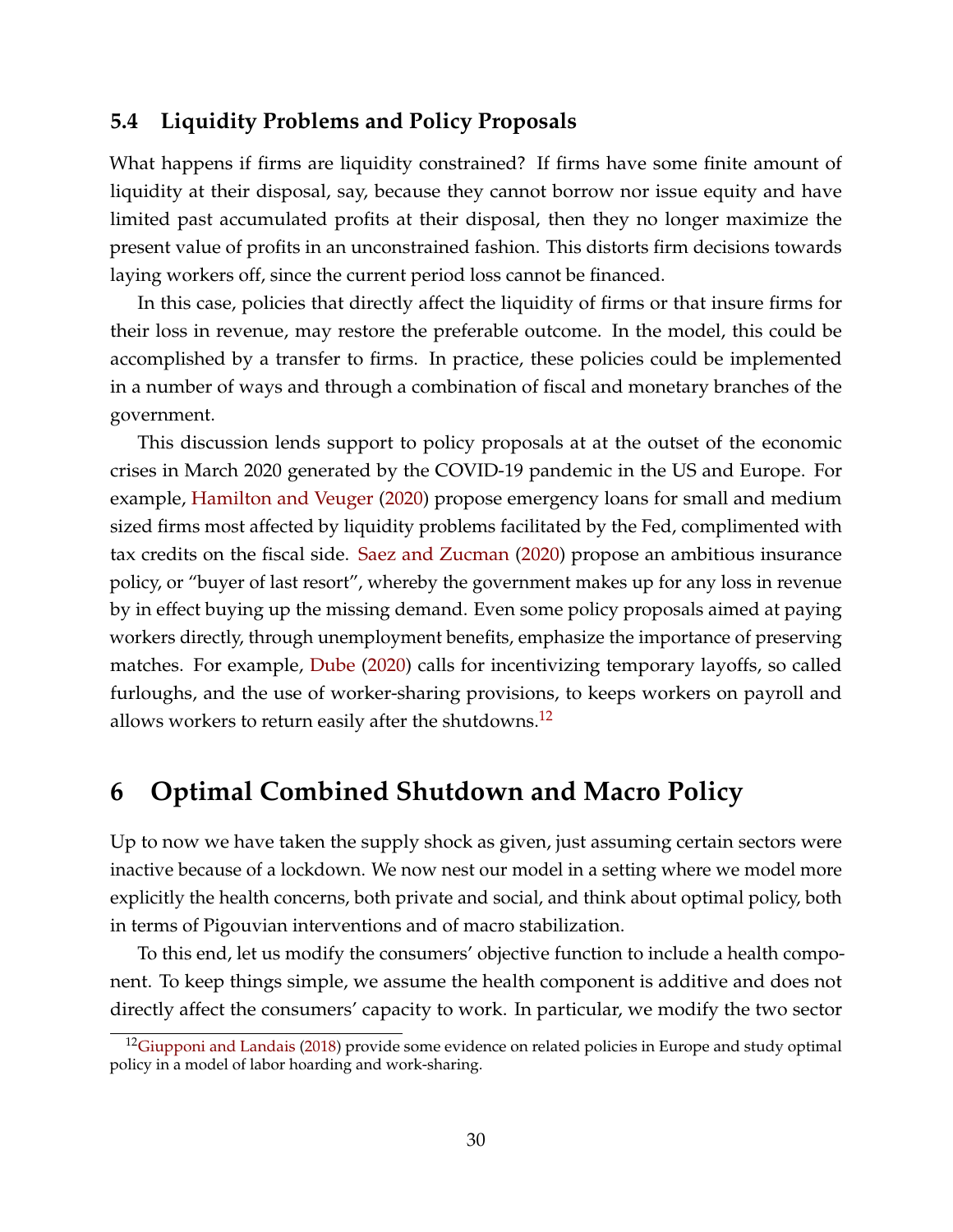model of Section [3,](#page-10-0) introducing the utility function:

$$
\sum_{t=0}^{\infty} \beta^t \left( U\left(c_{1t}, c_{2t}\right) + h_t \right),\,
$$

where

$$
h_t = H(c_{1t}, n_{1t}, Y_{1t}, \xi_t)
$$

is the consumer's health. The parameter  $\xi_t$  is the underlying shock and can take two values: *ξ* in normal times and *ξ* when there is an ongoing epidemic. When *ξ<sup>t</sup>* = *ξ*, the function *H* is just a constant. When  $\xi_t = \xi$ , the function  $H$  is decreasing in  $c_{1t}$ ,  $n_{1t}$  and  $Y_{1t}$ . The idea is that agents have a higher probability of being infected if they consume more in sector 1, if they produce more in sector 1, and if aggregate activity is higher in sector 1. The variables  $c_{1t}$  and  $n_{1t}$  are chosen by individual consumers, while the level of activity in sector 1,  $Y_{1t}$ , is taken as given by individual consumers. The presence of *Y*1*<sup>t</sup>* captures the basic externality of an epidemic: more interactions in sector 1 cause a faster spread of the epidemic and so increase the probability of being infected for each person. The rest of the model is identical to the model in Section [3.](#page-10-0)

As in the rest of the paper, we assume that the shock is temporary and unexpected, so  $\xi_0 = \overline{\xi}$  and  $\xi_t = \xi$  for  $t = 1, 2, ...$  We assume that a government lockdown makes it impossible to consume and produce good 1. Therefore, under a lockdown the equilibrium analysis Section [3](#page-10-0) applies unchanged here, as  $h_t$  is constant, because either  $\xi_t = \xi$  or  $\xi_t = \xi$ and  $h_0 = H(0, 0, 0, \overline{\xi}).$ 

To discuss interactions between public health policies and macroeconomic policies, we begin by considering partial interventions and their effects, and then we work out a case in which both sets of policies are set optimally and achieve the first best allocation. Our results are organized around three remarks. We start with an elementary observation.

*Remark* 1*.* Involuntary unemployment is not necessarily socially inefficient in our model.

To make this point, consider what happens in an economy in which there is no containment policy in place, so both sectors are potentially active, despite the shock  $\xi_0 = \xi$ . Even absent containment policies, private motives will still induce a contraction in activity in sector 1, as people try to avoid contagion by reducing consumption and labor supply. This contraction in activity may result in involuntary unemployment in sector 1. To show that in a simple case, consider the complete market economy with nominal wage rigidities. Suppose  $\rho = \sigma$  and suppose the central bank keeps the interest rate unchanged, so sector 2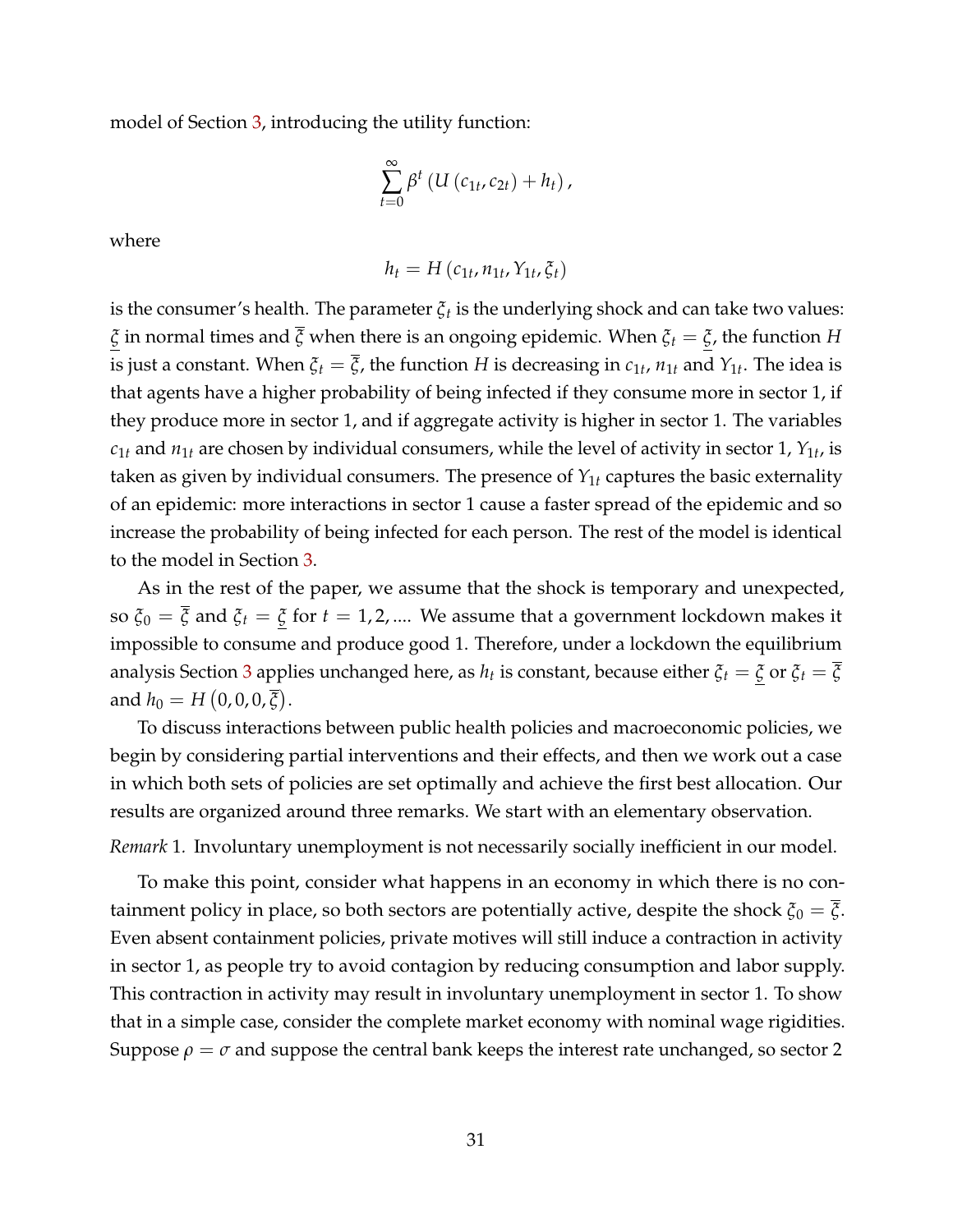is at full employment and  $Y_{2t} = (1 - \phi) \bar{n}$ . We can have an equilibrium with

$$
c_{10}=Y_{10}<\phi\overline{n},
$$

if the following two conditions are satisfied

$$
U_{c_1}(Y_{10}, (1-\phi)\bar{n}) + H_{c_1}(Y_{10}, Y_{10}, Y_{10}, \bar{\xi}) = U_{c_1}(c_1^*, c_2^*),
$$

and

<span id="page-31-0"></span>
$$
U_{c_1}(Y_{10}, (1-\phi)\bar{n}) + H_{c_1}(Y_{10}, Y_{10}, Y_{10}, \bar{\xi}) + H_{n_1}(Y_{10}, Y_{10}, Y_{10}, \bar{\xi}) > 0.
$$
 (22)

The first condition is the Euler equation in terms of good 1 and it gives  $Y_{10} < \phi \bar{n}$  simply because consumers try to avoid consuming good 1 due to  $H_{c_1}$   $<$  0. The second condition is the optimality condition for labor supply and implies that it is optimal for the consumers to supply  $n_{10} = \bar{n}$  as the private benefit from consumption, captured by the first two terms, exceeds the private cost of working, captured by the last term. The expression [\(22\)](#page-31-0) can be interpreted as a Keynesian wedge, as the only disutility from work in our model comes from health costs.

Once we take into account the public health aspect, the presence of unemployment may not be socially inefficient, as agents do not internalize the externality in *H*. That is, it is possible that

$$
U_{c_1}(Y_{10}, (1-\phi)\bar{n}) + H_{c_1}(Y_{10}, Y_{10}, Y_{10}, \bar{\xi}) + H_{n_1}(Y_{10}, Y_{10}, Y_{10}, \bar{\xi}) + H_{Y_1}(Y_{10}, Y_{10}, Y_{10}, \bar{\xi}) < 0,
$$

so reducing further activity in sector 1 increases social welfare. The last equation shows that the Keynesian wedge, captured by the first three terms, can be more than compensated by a Pigouvian wedge, captured by the last term.

In the example above, there is a trade-off between public health objectives and aggregate demand stabilization. That happens in an example in which there are no public health policies are in place. Once public health policies are introduced, in the form of a lockdown, are the social welfare benefits of macro stabilization larger? That is, are the two policies complementary? The next remark shows that in our context the answer is yes.

*Remark* 2*.* There are complementarities between public health policies and aggregate demand stabilization.

The basic reason for this remark is that public health policies can produce a Keynesian supply shock and macro policies can then be helpful to correct the effects of the latter.

Again consider the example above and now suppose the government shuts down sector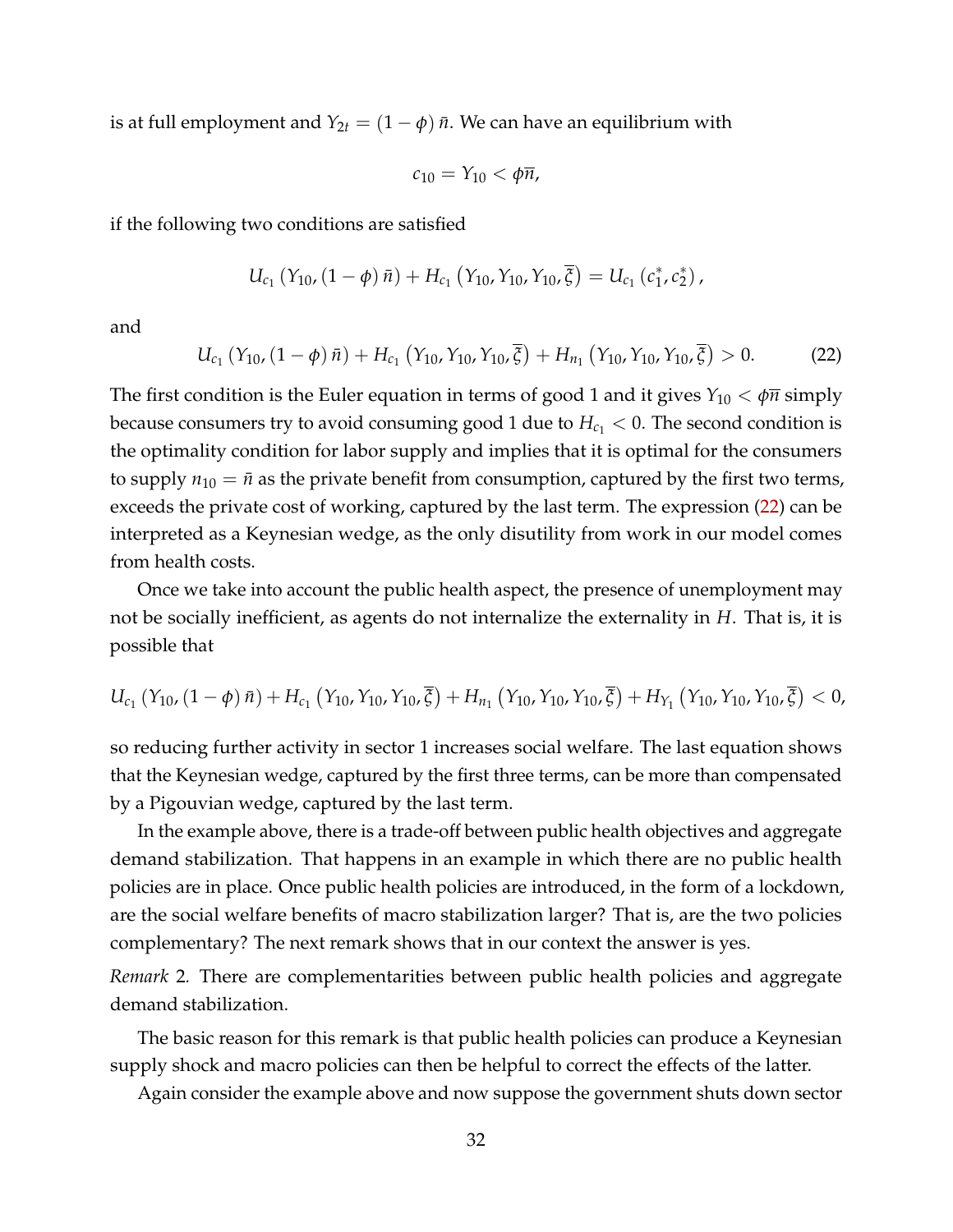1. Consider again the complete market economy, with nominal rigidities. Suppose now that  $\rho > \sigma$ , so we have an inefficient recession in sector 2. Lowering  $r_0$  (assuming we do not hit the ZLB) allows the government to reach a first best efficient allocation if the following condition is satisfied at the full employment allocation

<span id="page-32-0"></span>
$$
U_{c_1}(0,(1-\phi)\bar{n}) + H_{c_1}(0,0,0,\bar{\xi}) + H_{n_1}(0,0,0,\bar{\xi}) + H_{Y_1}(0,0,0,\bar{\xi}) < 0.
$$
 (23)

This condition means that a corner solution with a complete shutdown of sector 1 is socially efficient, as the public health benefits are large enough, given the shock *ξ*.

What happens when markets are incomplete? Now the social planner has to take into account three possible sources of inefficiency: inefficiency due to the public health externality, inefficiency due to lack of insurance, inefficiency due to involuntary unemployment. The next remark shows that if the government has sufficient tools it can deal with all of them and restore first best efficiency. In discussing the remark, we will show that again there are relevant complementarities between the tools used. In particular, social insurance policies that intervene on the second inefficiency, can ameliorate the dilemma between the other two that can arise with incomplete markets.

*Remark* 3*.* In the incomplete markets economy, a combination of public health policies, social insurance policies, and monetary policy can achieve the first best for a utilitarian social planner.

For this example, we need the incomplete market version of the two sector model, with nominal wage rigidities. Suppose that parameters are such that a shutdown policy produces a Keynesian supply shock, so there is inefficient unemployment in sector 2. Suppose also that monetary policy is constrained by a ZLB constraint and suppose that this constraint is binding in equilibrium of the incomplete market economy, with a shutdown. And suppose also that the ZLB constraint is not binding with complete markets. We know such a configuration is possible possible by Proposition [4.](#page-16-0)

Suppose first that the only policy tools available are a lockdown and monetary policy, and monetary policy is stuck at the ZLB. Suppose we can relax slightly the containment policy and increase output in sector 1 by *dY*1. Consider the marginal benefit of this increase, for a utilitarian social planner. The effects on the consumption component of utility is

$$
\int_0^1 \left[ U_{c_1} (0, c_{i10}) \partial c_{i10} + U_{c_2} (0, c_{i20}) \partial c_{i20} \right] di
$$

where *∂cij*<sup>0</sup> is the effect of *dY*<sup>1</sup> on the consumption of consumer *i* of good *j*, in general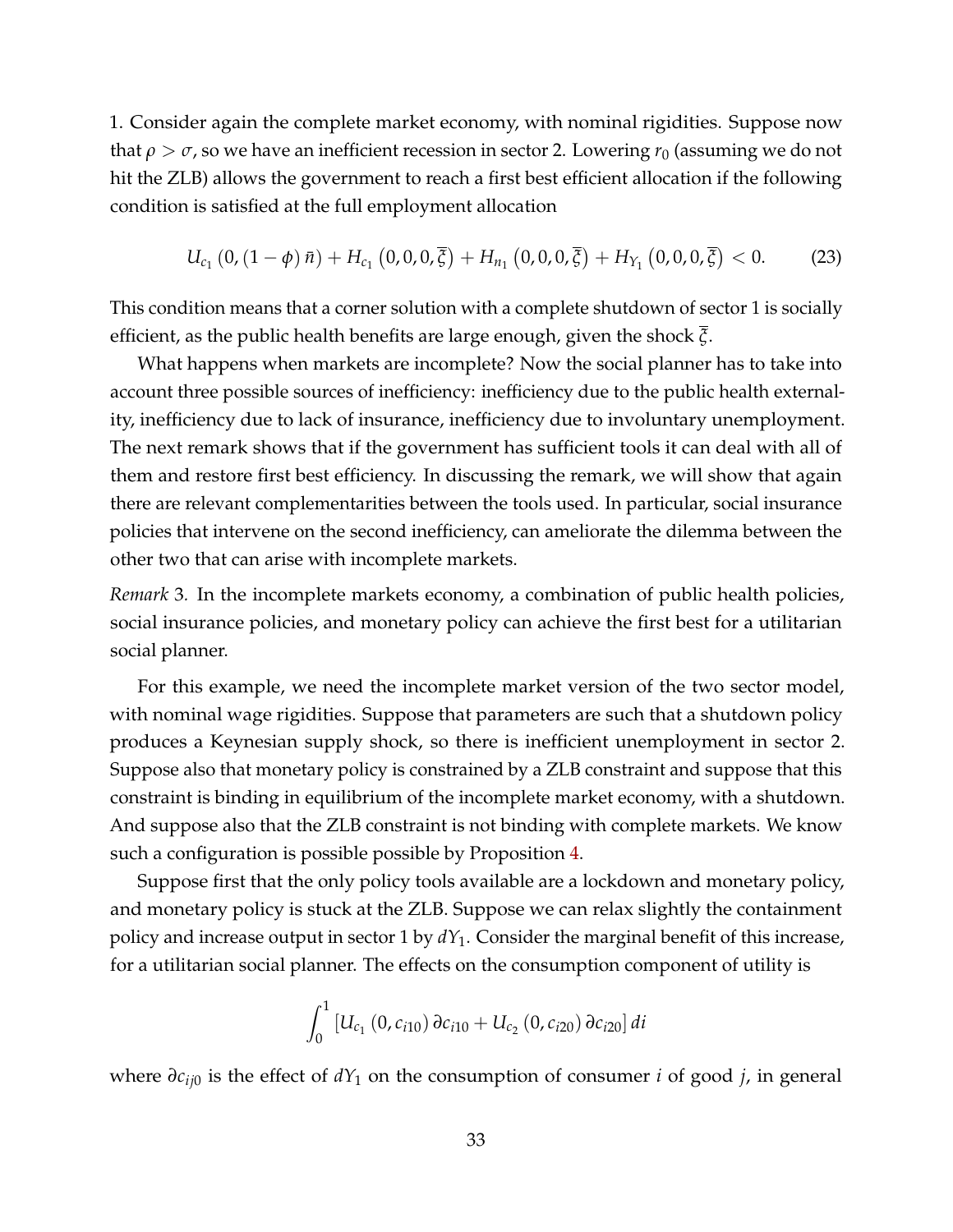equilibrium. This effect can be large when the fraction of constrained agents *µ* is large for two reasons: for distributional reasons, as there are consumers with zero consumption of both goods, and for the presence of inefficient involuntary unemployment in sector 2. So it is possible that relaxing the containment policy may be desirable, as a second best way of correcting these two inefficiencies.

Suppose now that the government can also introduce a social insurance policy that reallocates income from sector 2 workers to sector 1 workers, so as to equalize their aftertransfer incomes. Given this policy, the constraint on monetary policy is no longer binding, as we are now effectively in the complete markets economy. Moreover, if condition [\(23\)](#page-32-0) is satisfied, a complete shut down of Sector 1 is now optimal.

In the example just discussed, there is a combination of policies that achieves the first best allocation: a containment policy that shuts down sector 1, a social insurance policy that compensates the workers in sector 1, and a monetary policy that hits the natural rate. The fact that the social insurance policy makes it easier to achieve the demand stabilization objective is not surprising per se: it is an example of a fiscal policy that makes it easier to do monetary policy. The novel observation is that this type of fiscal policy also makes it less costly for the government to impose a larger supply shock on the economy, that is, it makes it easier to pursue public health objectives.

# **7 Concluding Remarks**

This paper asks a simple question: can a shock to supply, such as those experienced during a pandemic, lead to deficient demand? What are the combination of policy tools, monetary and fiscal, that best address this question in our model? Our answer is positive, demand may indeed overreact to the supply shock and lead to a demand-deficient recession. We have tried to lay out the conditions for this to be the case. Low substitutability across sectors and incomplete markets, with liquidity constrained consumers, all contribute towards the possibility of Keynesian suppy shocks. We then showed that various forms of fiscal policy, per dollar spent, may be less effective in our model. Despite this, the optimal policy to face a pandemic in our model combines as loosening of monetary policy as well as abundant social insurance.

## **References**

<span id="page-33-0"></span>**Alvarez, Fernando, David Argente, and Francesco Lippi**, "A Simple Planning Problem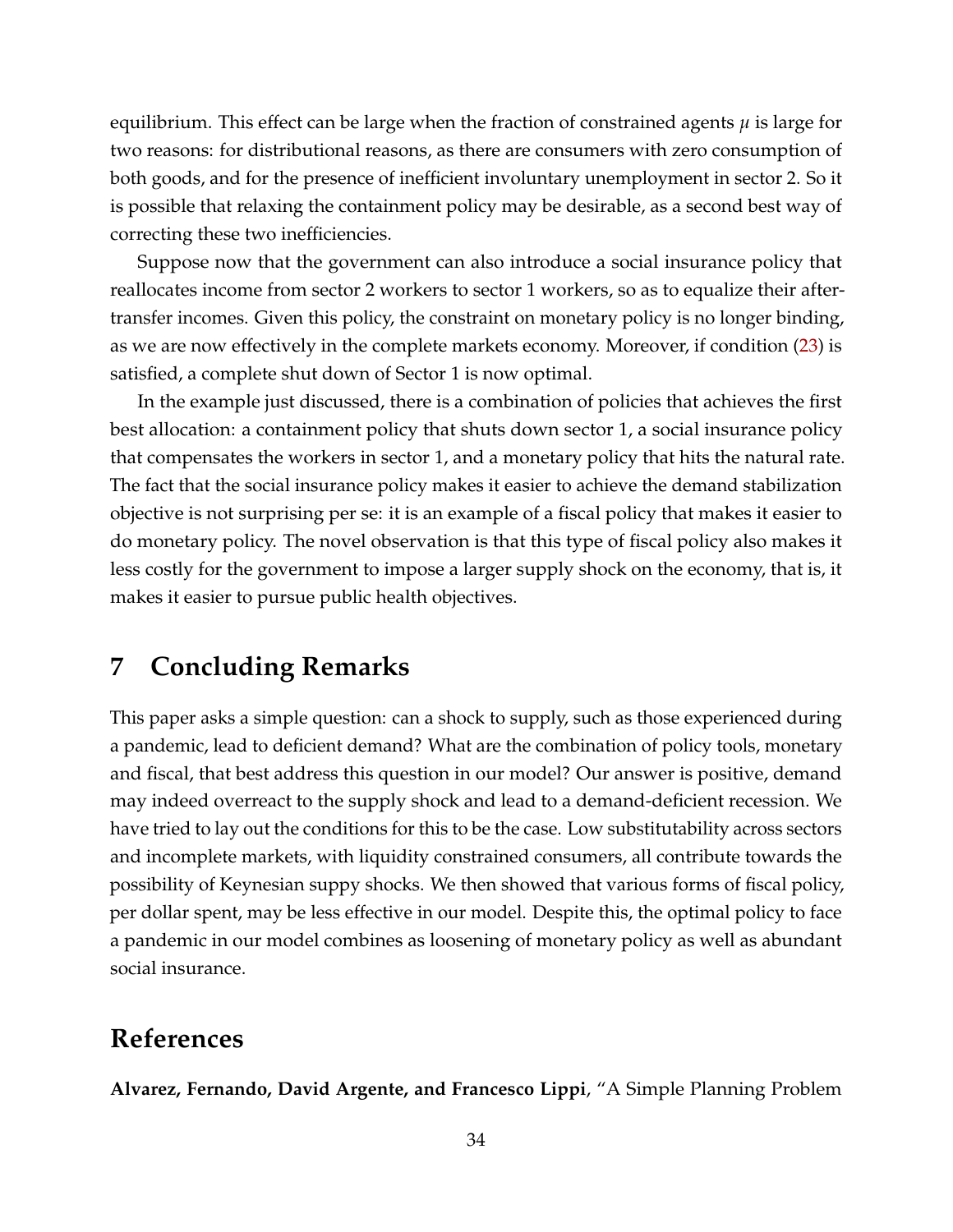for COVID-19 Lockdown," March 2020. mimeo.

- <span id="page-34-4"></span>**Atkeson, Andrew**, "What Will Be the Economic Impact of COVID-19 in the US? Rough Estimates of Disease Scenarios," Working Paper 26867, National Bureau of Economic Research March 2020.
- <span id="page-34-9"></span>**Auclert, Adrien, Matthew Rognlie, and Ludwig Straub**, "The intertemporal keynesian cross," Technical Report, National Bureau of Economic Research 2018.
- <span id="page-34-0"></span>**Baldwin, Richard and Beatrice Weder di Mauro**, *Economics in the Time of COVID-19,*, VoxEU CEPR Press, 2020.
- <span id="page-34-5"></span>**Berger, David, Kyle Herkenhoff, and Simon Mongey**, "An SEIR Infectious Disease Model with Testing and Conditional Quarantine," Working Paper 2020-25, Becker Friedman Institute for Economics 2020.
- <span id="page-34-10"></span>**Bilbiie, Florin O**, "The new Keynesian cross," *Journal of Monetary Economics*, 2019.
- <span id="page-34-11"></span>**Dube, Arin**, "Filling the Holes in Family and Business Budgets: Unemployment Benefits and Work Sharing in the Time of Pandemics," *Economics for Inclusive Prosperity*, March 2020, (24).
- <span id="page-34-6"></span>**Eichenbaum, Martin S, Sergio Rebelo, and Mathias Trabandt**, "The Macroeconomics of Epidemics," Working Paper 26882, National Bureau of Economic Research March 2020.
- <span id="page-34-8"></span>**Farhi, Emmanuel and Iván Werning**, "Fiscal multipliers: Liquidity traps and currency unions," in "Handbook of Macroeconomics," Vol. 2, Elsevier, 2016, pp. 2417–2492.
- <span id="page-34-3"></span>**Faria e Castro, Miguel**, "Fiscal Multipliers and Financial Crises," Working Papers 2018-23, Federal Reserve Bank of St. Louis October 2018.
- <span id="page-34-2"></span>, "Fiscal Policy during a Pandemic," Working Papers 2020-006, Federal Reserve Bank of St. Louis March 2020.
- <span id="page-34-7"></span>**Fogli, Alessandra and Laura Veldkamp**, "Germs, Social Networks, and Growth," *Review of Economic Studies (forthcoming)*, 2020.
- <span id="page-34-1"></span>**Fornaro, Luca and Martin Wolf**, "Covid-19 Coronavirus and Macroeconomic Policy," Technical Report, CEPR March 2020.